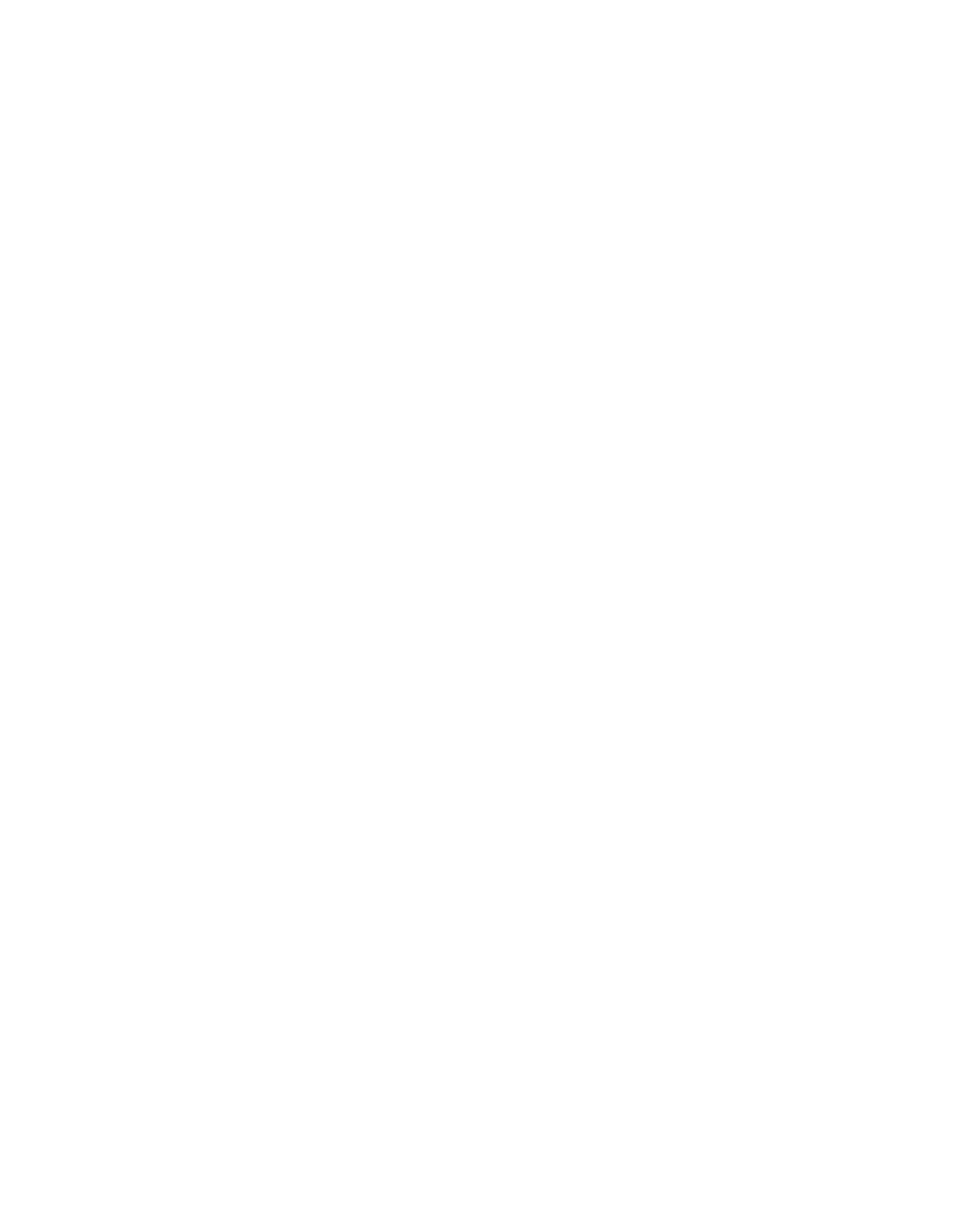## **CONTENTS**

| Battery Installation and Replacement  3 |
|-----------------------------------------|
|                                         |
|                                         |
|                                         |
|                                         |
|                                         |
|                                         |
|                                         |
|                                         |
|                                         |
|                                         |
|                                         |
|                                         |
|                                         |
|                                         |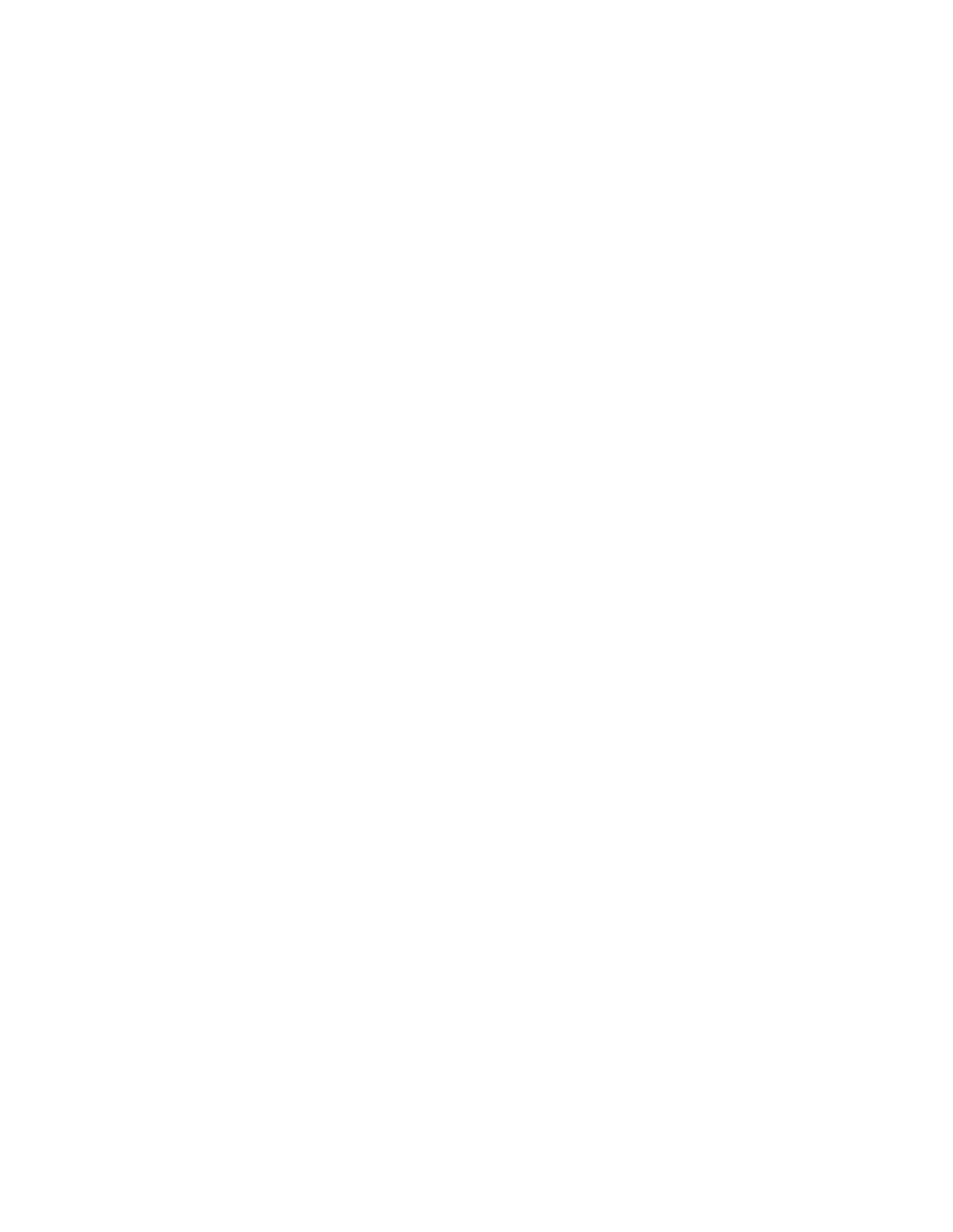#### **SPECIFICATIONS**

#### **Description**

Featuring 5 digits of rate and 8 digits of total, the BAT R/T Millennium edition (BATRT-M) is a battery or loop powered indicator capable of accepting magnetic pickup, DC pulse and switch closure inputs from pulse producing flowmeters. The unit can be ordered with an optional 4-20mA output. The BATRT-M uses the 4-20mA loop to provide power when this output is used.

#### **Specifications**

**DISPLAY:**

Rate Display: (selectable decimal)

5 Digits (99999), 0.35" High, Display updates once per second with battery power, 8X per second with DC or Loop power

Rate Descriptors: /SEC, /MIN, /HR

 /MIN, /HR, /DAY with "D" option Min. Input Frequency: 0.01 Hz to 10 Hz (selectable delay of 0.1 to 99.9 seconds) Selectable Rate Display Damping

Totalizer Display: (selectable decimal)

8 Digits (99999999), 0.2" High

Totalizer Descriptors: GAL, LIT, FT3, M3, "blank" GAL, BBL, MCF, M3, "blank" with "D" option

Warning Displays: Low battery warning

#### **PULSE OUTPUT:**

The pulse output advances with the least significant digit of the totalizer or decimal multiples there of (see Pulse scale divider).

Type: Isolated photomos relay

Max. voltage (off state): 30 VDC

Current (on state): 100mA

Pulse Duration: Selectable 0.5, 0.25, 0.125, 0.0625 seconds

Pulse Scale divider (Pulscale): User selectable, ÷1, ÷10, ÷100 or OFF

NOTE: Select OFF for max. battery life.

#### **ACCURACY**:

0.01% Reading, ±1 count Temperature Drift: 50 ppm/°C Worst Case

#### **SAFETY LISTINGS (Mounting Styles 3, 3NE, 3SS):**

CSA File 091109 (cert. 1120094)

UL/C-UL File E225832

CLASS 1, DIV 1, GROUPS B, C, D

Additional "enclosure only" approvals available for ATEX and IEC

- **CAUTION;** KEEP COVER TIGHT WHILE CIRCUITS ARE ALIVE, A SEAL SHALL BE INSTALLED WITHIN 450mm (18 in) OF THE ENCLOSURE WHEN USED IN GROUP B ATMOSPHERES AND WITHIN 1.5m (5 ft) WHEN USED IN GROUP C ATMOSPHERE
- **CAUTION**; PLUG ANY UNUSED CONDUIT ENTRIES WITH A CERTIFIED CONDUIT PLUG
- **AVERTIR**; GARDER LA COUVERTURE TENDUE PENDANT QUE CIRCUITS SONT VIVANTS , UN CACHET SERA INSTALLE DANS 450 mm (18 dans) DE LA CLOTURE QUAND UTILISE DANS LES ATMOSPHERES DE B DE GROUPE ET DANS 1.5m (5 ft) QUAND UTILISE DANS L'ATMOSPHERE DE C DE GROUPE
- **AVERTIR**; BOUCHER LES ENTREES INUTILISEES DE CONDUIT AVEC UN BOUCHON DE CONDUIT **CERTIFIE** 
	- \* Slow input pulse rates, large delay setting and internal math operations may delay the update rate of information.

#### **ENVIRONMENTAL:**

OPERATING TEMPERATURE  $-4^{\circ}$ F (-20 $^{\circ}$ C) to + 158 $^{\circ}$ F (70 $^{\circ}$ C) Extended Temp: -22°F  $(-30^{\circ}C)$  to + 158°F (70°C) HUMIDITY 0 - 90% Noncondensing

## **MOUNTING STYLES:**<br>**0**- Circuit Board-

- **0EM** option (consult factory)<br>NEMA 4X Front **1**- Panel Mount -<br>**2**- Wall Mount -**NEMA 4X Enclosure**  (keypad mounted behind clear cover) **3**- Explosion Proof - Class I, Division I, Groups B, C & D Class II, Division I, Groups E, F & G **3ΝΕ**- Explosion Proof -White, Includes Third Conduit Entry Class I, Division I, Groups B, C & D Class II, Division I, Groups E, F & G **3SS**- Explosion Proof -Stainless Steel Class I, Division I, Groups B, C & D Class II, Division I, Groups E, F & G **5**- Wall Mount - NEMA 4X Enclosure (keypad mounted on cover) **6**- Double Ended Explosion Proof - Class I, Division I, Groups B, C & D Class II, Division I, Groups E, F & G (contact factory for details)
- **NOTE:** Meter mounting kits available for styles 2, 3, 5 and 6 Consult Factory

#### **NPUTS:**

- MAGNETIC PICKUP INPUT Frequency Range: 0 to 3500 Hz
- Trigger Sensitivity: 10 mV p-p
- Over Voltage Protected: ± 30 VDC
- OPTO-ISOLATED DC PULSE INPUT
- High (logic 1): 4-30 VDC Low (logic 0): Less Than 1 VDC
- Minimum Current: .5 mA
- Hysteresis: 0.4 VDC
- Frequency Range: 0 to 5 kHz
- Min. Pulse Width: 0.1 msec
- CONTACT CLOSURE INPUT (contact closure to common) Internal Pullup Resistor: 100 KΩ to +3.6 VDC High (logic 1): Open or 4-30 VDC
- Low (logic 0): Less Than .5 VDC
- Internal Switch Debounce Filter: 0 to 40 Hz
- **NOTE**: Sustained contact closure will shorten battery life.
- RESET INPUT (contact closure to common)
- Internal Pullup Resistor: 100 KΩ to +3.6 VDC
- High (logic 1): Open or 4-30 VDC
- Low (logic 0): Less Than .5 VDC
- Minimum On : 25 msec

**NOTE**: Sustained contact closure will shorten battery life. K-FACTOR

Range: 0.001 to 99999999

Decimal Point Locations: XXXX.XXXX to XXXXXXXX

20 Point Linearization Option (10 Point with Data Logger option) This feature allows the user to enter 20 different frequencies with 20 different corresponding K-Factors to linearize non linear signals.

#### **ANALOG OUTPUT OPTION:**

Type: 4-20 mA follows rate display, Two wire hookup Accuracy: 0.025% Full Scale at 20° C

Temperature Drift:

50 ppm/°C Typical

Reverse Polarity Protected

Update Rate: 8 times/second

**NOTE:** The BATRT-M uses the 4-20 mA loop power as its primary power source when this option is used. The battery is still required for standby battery operation.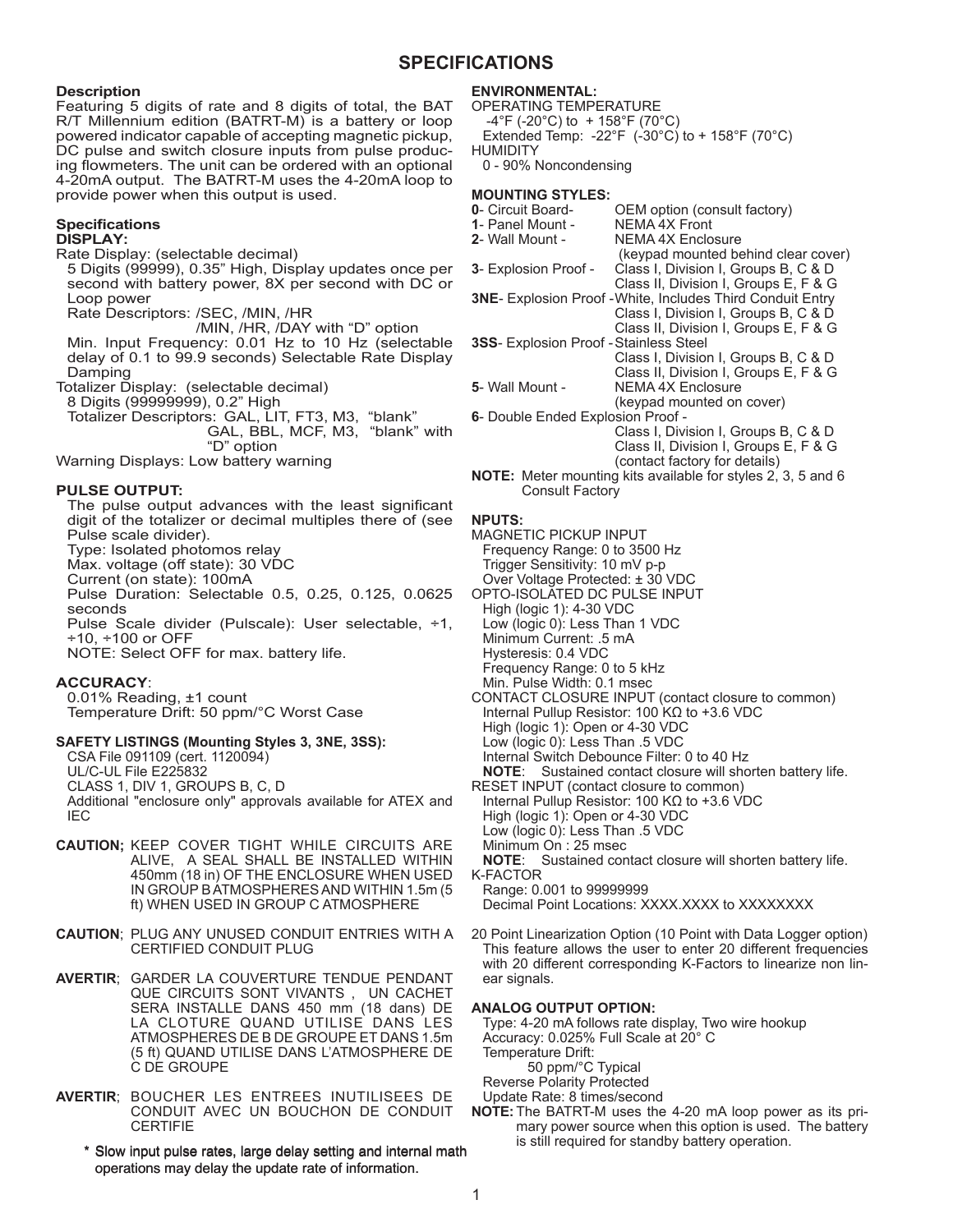**(continued)**

#### **Power:**

BATTERY POWERED

Supplied with 1 or 2 C size Lithium battery pack. EXTERNAL POWER INPUT Voltage: 8.5 to 30 VDC

Current: Less than 5 mA

Supplied with 1 C size lithium battery

Protection: Reverse Polarity Protection on DC Power Input

LOOP POWERED

Voltage: 8.5 to 30 VDC Supplied with 1 or 2 C size lithium battery(ies) Protection: Reverse Polarity Protection on Current Loop Loop Burden: 8.5V maximum

#### **BATTERY LIFE EXPECTANCY:**

Expected Years of Operation for BATRT-M of various powering options at equipment duty cycles

| <b>MODEL</b>                                             |          |                  | <b>RUN TIME</b>  |           |
|----------------------------------------------------------|----------|------------------|------------------|-----------|
|                                                          | Idle     | 2hrs/dav         | 8hrs/day         | 24hrs/dav |
| BATRT-M-A                                                | 10 vrs   | 10 vrs           | $10 \text{ vrs}$ | 9.1 vrs   |
| BATRT-M-A-4                                              | $10$ vrs | $10 \text{ vrs}$ | $10 \text{ vrs}$ | 8.4 vrs   |
| BATRT-M-B/C Indefinite operation when externally powered |          |                  |                  |           |
| External or loop power                                   |          |                  |                  |           |

**NOTE:** Battery shelf life is rated at 10 years by manufacturer Life expectancy based on rated battery capacity at 20°C

The above table is shown with pulse output inactive. Use of pulse output shortens battery life.

Example: A pulse output of 0.06 sec. duration, once per second, would derate the battery life by 20%.

#### **IDATA STORAGE:**

Setup Information: Stored in flash memory

Totalizer: Stored in battery backed RAM but can be saved to flash memory by operator for recall after battery change out.

#### **COMMUNICATIONS OPTION (S1): RS232 SERIAL SETUP SOFTWARE OPTION:**

This option enables you to access a variety of process parameters through serial communications. PC compatible communications software is included with this option. With this software and a BAT R/T-M Serial Adapter Cable (BSAC1) you will be able to setup the BAT R/T-M through your PC.

#### **RS-485 MODBUS and DATA LOGGER OPTION (S2):**

The optional RS-485 card utilizes Modbus RTU protocol to access a variety of process parameters. The Data Logger stores the totalizer to flash memory once every 24 hours at the time you set. The data logger can hold 27 days of totals, on the 28th day the oldest total in the logger is dropped. Requires external DC power: 6-28VDC (input is reverse polarity protected) Current Draw:

Receiving: 2 mA

Transmitting: 125 mA (instantaneous peak)

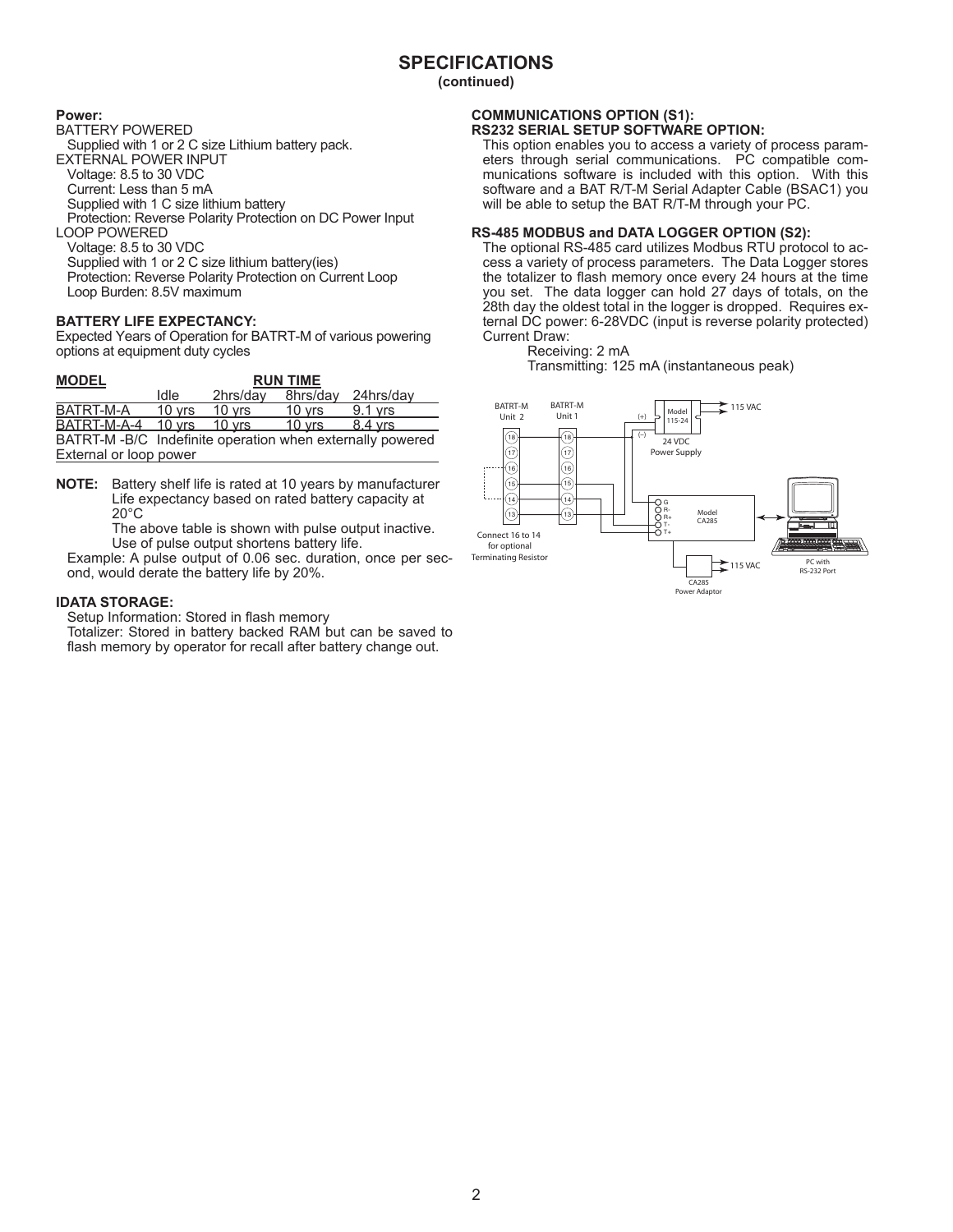## **BATTERY INSTALLATION and REPLACEMENT**

## **Battery Installation:**

All BATRTM models are shipped without the battery(ies) installed. This preserves battery life when the unit is not in service. When using external BATPACK, mount within 12" and plug connector into 3 position square posts (see Fig 1). Polarity is not a concern because center is common.

To install the battery, begin by locating the battery holder. The BATRTM-2, 3, 3NE, 3SS, 5 and 6 require opening the enclosure cover and removing the BATRTM to expose the battery holder.

The plus terminal of the battery is marked with a (+) symbol stamped into the battery holder. Be sure to install the battery(ies) correctly.

Install battery(ies) to begin setup procedure. See Programming Flowchart to setup desired operating parameters.

## **Battery Replacement:**

The BAT R/T-M has a battery monitor feature which illuminates when the lithium battery voltage approaches its end of life. A descriptor, "BAT", illuminates when the battery voltage falls below this predetermined value. The low battery detector operates correctly with all power options.

The battery, or batteries, should be replaced within several weeks of the first occurrence of low battery warning, "BAT". Left unattended, the unit may become inaccurate, cease to operate or malfunction.

Before replacing the battery(ies), Press the ← (left arrow) key to save the totalizer. The display will show "SRJE tot RL". This will save the current total value and the total will resume from this value when the new battery(ies) is(are) installed. **NOTE:** If the display starts to flash after the "5R<sub>vE</sub> tot RL" message times out, press the "E" (enter) key. If the message "E FLASH" is displayed, then there was not enough power left to save the setup and totalizer to flash memory. At this point you must record the totalizer and setup information and re-enter the setup data after the new battery(ies) is(are) installed.

Install new battery(ies) as described above.



## **Fig 1**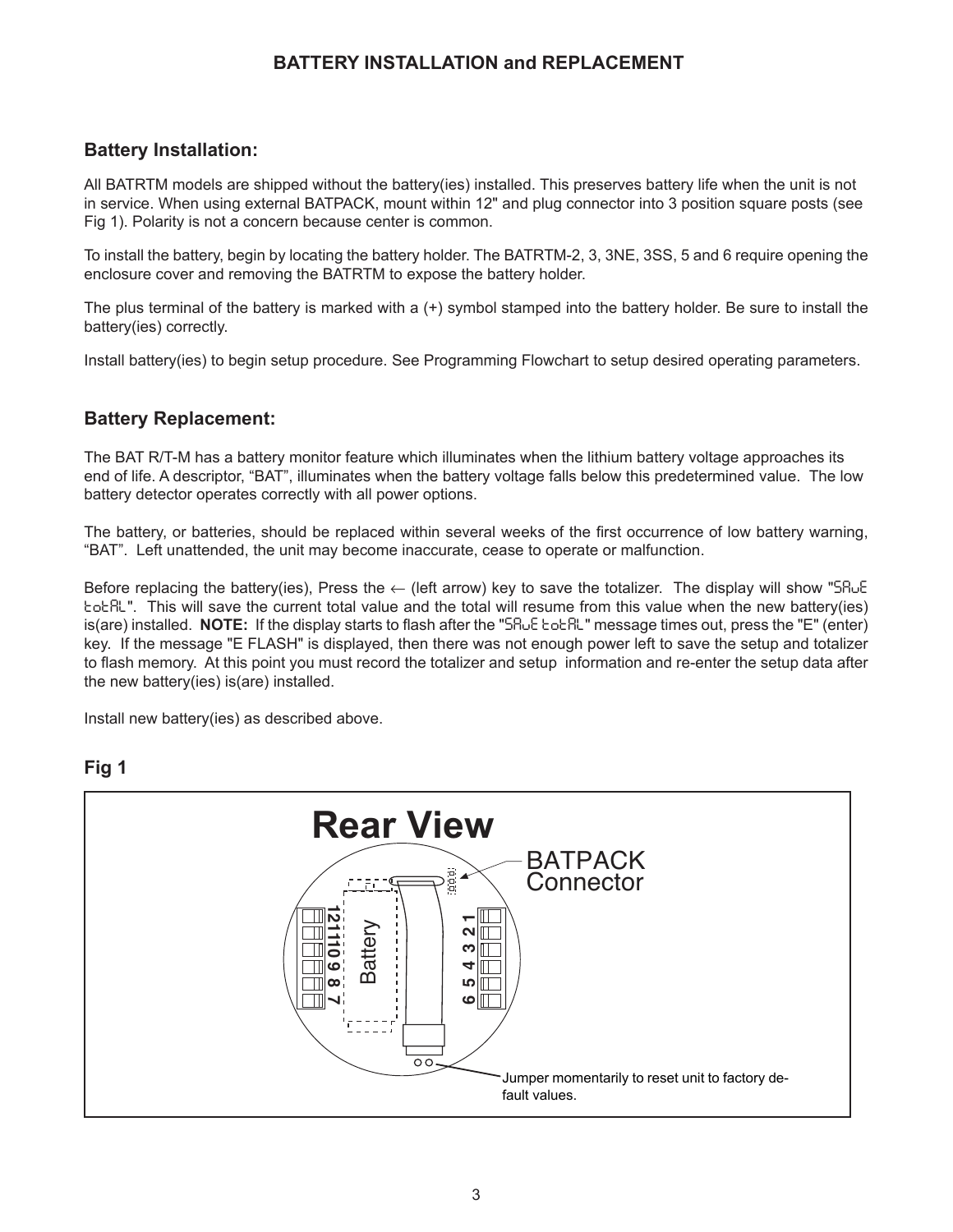## **DIMENSIONS**



**NOTE:** Additional entry holes may be provided on styles 2 and 5.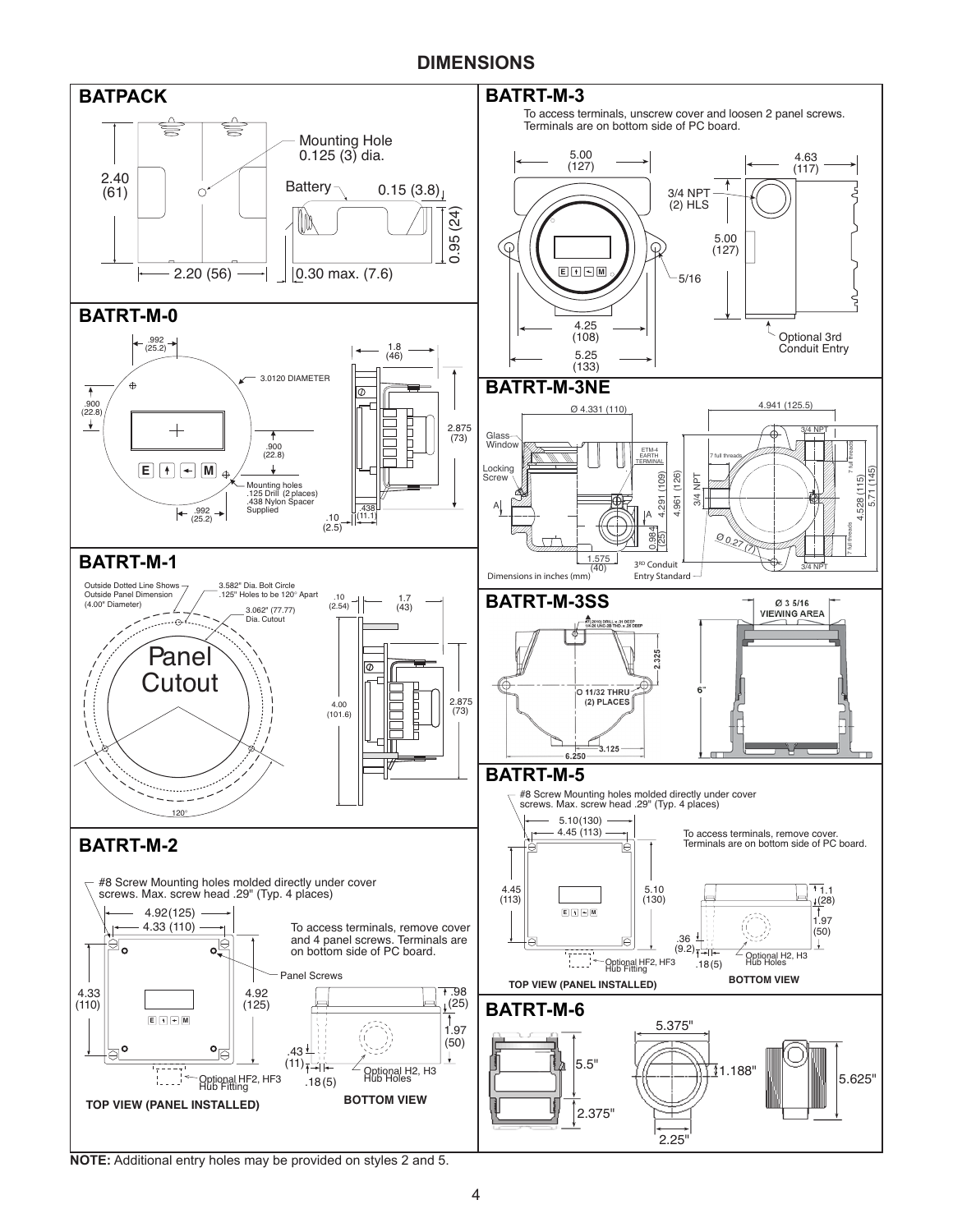#### **THEORY OF OPERATION**

#### **Flow rate equation: Flow total equation:**

#### Flow Rate Indication = **Input Frequency FAC x Time Scaler** Where Time Scaler is equal to: 1 for rate per second read out 60 for rate per minute read out 3600 for rate per hour read out

86400 for rate per day read out "D" option Only

#### **10 Point Linearization Option:**

A 10 point linearization table is used to construct a curve describing the relationship of K-Factor and input frequency. The measured input frequency is used to access the table. A linear interpolation of adjacent point pairs is used to arrive at the K-Factor at that input frequency. The flow rate and total are then computed based upon the K-Factor for that measurement sample.

- **NOTE:** For best performance and resolution choose as many decimal places as possible in the K-Factor.
	- Example: Enter a K-Factor of 1 as 1.000.

### **WIRING**

Several typical applications of the BAT R/T-M are shown below. Please observe that the various pulse inputs and power options may be intermixed in many ways to solve common applications. The isolated pulse output may be freely used so long as proper polarity is observed.

- **Caution**: When 4-20 mA loop option is provided, the power wiring to the loop power option should always be to terminals (+) 12 and (-) 11. Accidental wiring to (+) 12 and (-)6 should be avoided since excessive current flow may result with power option "C".
- **Caution**: The magnetic pickup input and contact closure input require isolated sensors for proper operation. Accidental connections to earth may result in erroneous operation of the analog output and/or excessive current flow with power option "C".
- **Caution**: Accidental connections from circuit common (3 or 6) to earth or terminal (11) may result in erroneous operation of the analog output and/or excessive current flow with power option "C".



## **TYPICAL APPLICATIONS**

```
Flow Total = Sum of Input Pulses
       FAC
```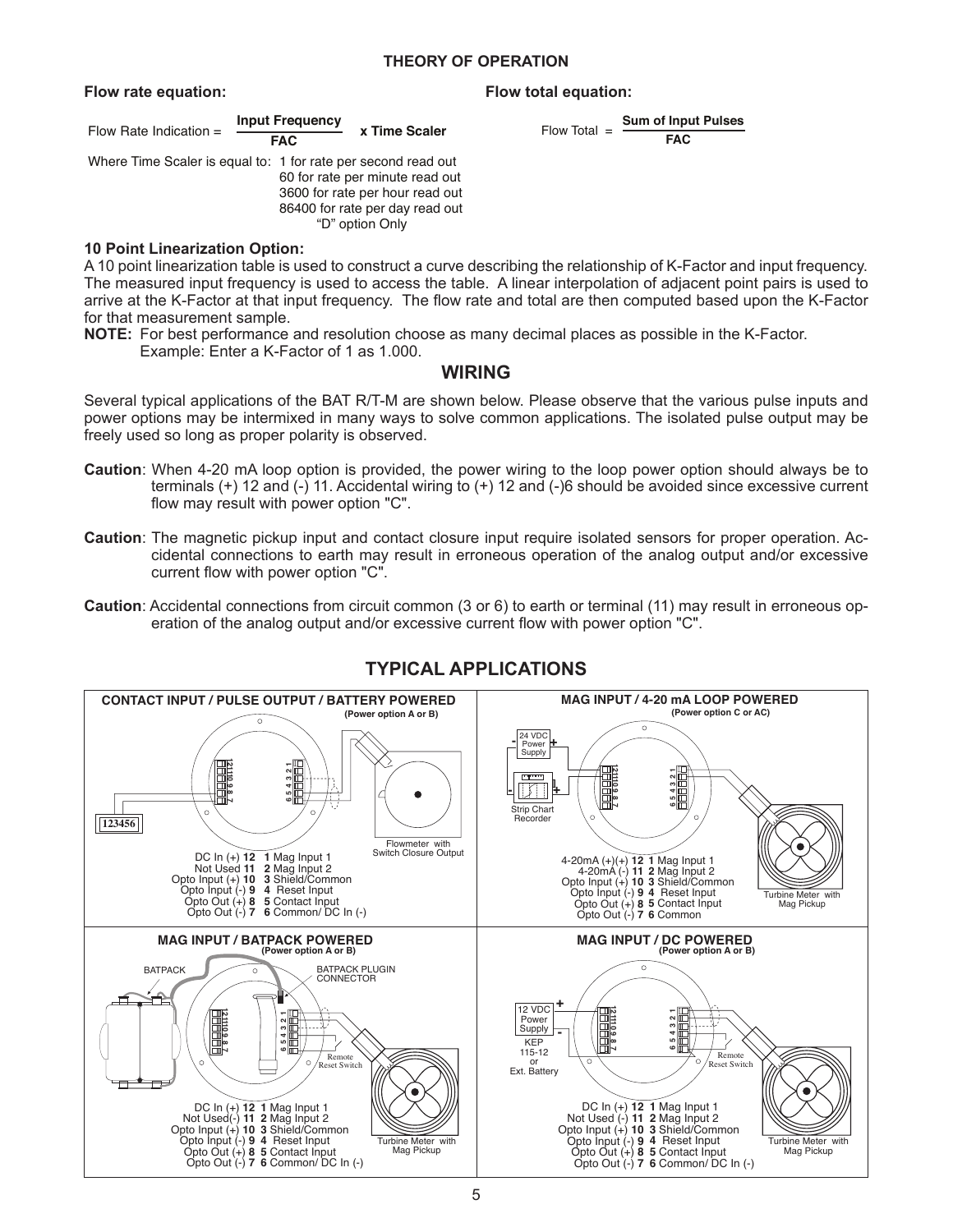

## **Typical Hookup**



## **RS-485 Terminals CA-285 Terminals**

T E R M I N A L

 $\overline{\phantom{a}}$ 

G R - R + T - T +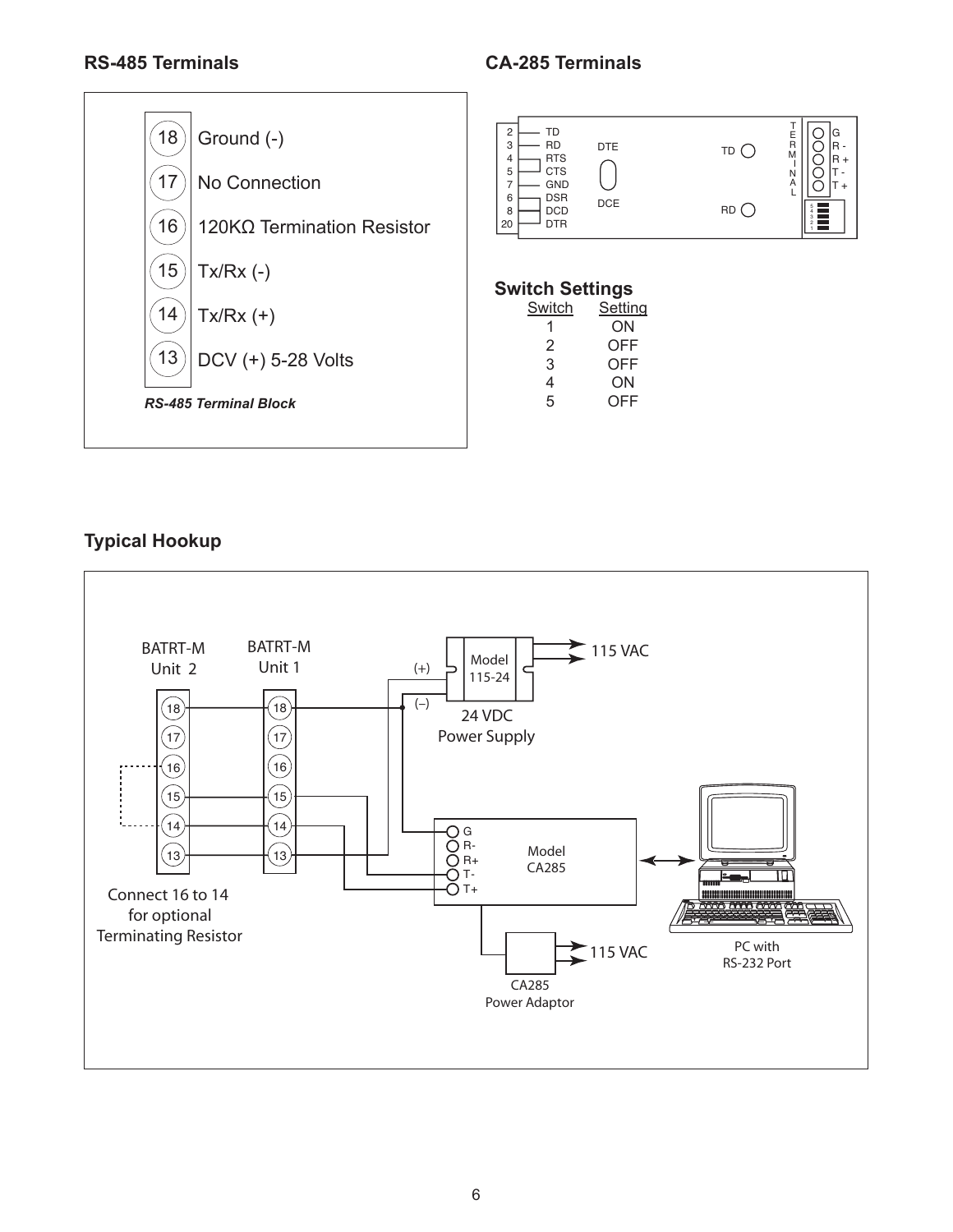## **DEFINITIONS**

- Save Total: (Save Total) Press the **E** key while the unit is running to save the total value. The display will show "SR<sub>U</sub>E tot RL" for a few seconds. This is a very useful "scratch pad" to save and restore total when replacing the battery(ies)
- ent Code: (enter code) This prompt will only appear if the panel lock is ON. Press the ↑ key to increment each digit. Press the ← key to step to the next digit to the left. Press the **E** key to enter the 5 digit code. If the entered code is correct, the display will advance to the next menu prompt (CLr tot). If incorrect, the display will return to the run mode.
- Clr tot: (clear total) Clears (resets) the totalizer. Press the **E** key to clear the total and return to the run mode. Press the **M** key to skip and advance to the next menu selection.
- FdEC: (factor decimal) Sets the decimal location for the factor. This location is restricted to 3 places (99.999). The use of this decimal automatically limits the number of decimal locations allowable in the rate and total to acceptable ranges. Press the  $\leftarrow$  key to move the decimal. Press the **E** key to select the displayed decimal location. **NOTE:** For best performance and resolution choose as many decimal places as possible in the K-Factor.
	- Example: Enter a K-Factor of 1 as 1.000.
- FRE LinERr/IDPoint: (factor type) This prompt will only appear if the unit is ordered with the 10 point linearization option. The 10 Point linearization selection is recommended for flow meters whose K-factors change with different flow rates. This selection allows users to enter up to 10 different frequencies with 10 corresponding K-factors for different flow rates. The L<sub>ID</sub>ER<sub>C</sub> setting is used for flow meters whose output is linear over its' entire operating flow range. Press the ↑ key to step to the desired choice. Press the **E** key to enter the displayed factor type.
- no / YES SEE PnES: (set 10 point?) This prompt allows the user to skip the 10 point setup routine. Select YES for initial setup or to change the present 10 point values. Select  $\sim$  to skip and keep the existing values.
- faC : (factor) This prompt appears on all units with linear inputs. The Factor is the number of pulses per unit volume for the flow sensor. The pulses/unit volume is implied by the totalizer descriptor when a descriptor is used. The implied units for the Factor are then as follows:

Standard"D" Option

| GAL | pulses/gallon | GAL        | pulses/gallon |
|-----|---------------|------------|---------------|
| LIТ | pulses/liter  | BBL        | pulses/BBL    |
| FT3 | pulses/ft3    | <b>MCF</b> | pulses/MCF    |
| M3  | pulses/M3     | M3         | pulses/M3     |

Factors from 0.0001 to 99999999 may be used. A "0" value for the factor is not allowed and the unit will default to "1" in LSD if a "0" entry is attempted . The factor is displayed on the subsidiary (lower) display. Press the  $\uparrow$ key to increment each digit. Press the ← key to step to the next digit to the left. Press the **E** key to enter the displayed factor.

- fr# : (frequency for point #) This prompt will only appear when 10 point selected. It sets the frequency for each of the 10 points (#). Press the  $\uparrow$  key to increment each digit. Press the  $\leftarrow$  key to step to the next digit to the left. Press the **E** key to enter the desired frequency for point #.
- FRC#: (factor for point #) This prompt will only appear when 10 point selected. It sets the factor for each of the 10 points (#). Press the  $\uparrow$  key to increment each digit. Press the  $\leftarrow$  key to step to the next digit to the left. Press the **E** key to enter the desired factor for point #.
- **NOTE:** The display will advance to the next point (Fr#) after each entry of the Fr & Fac until all 10 points are complete. entering a 0 in the Fr or fac setting will advance the display to the next menu prompt (tdec).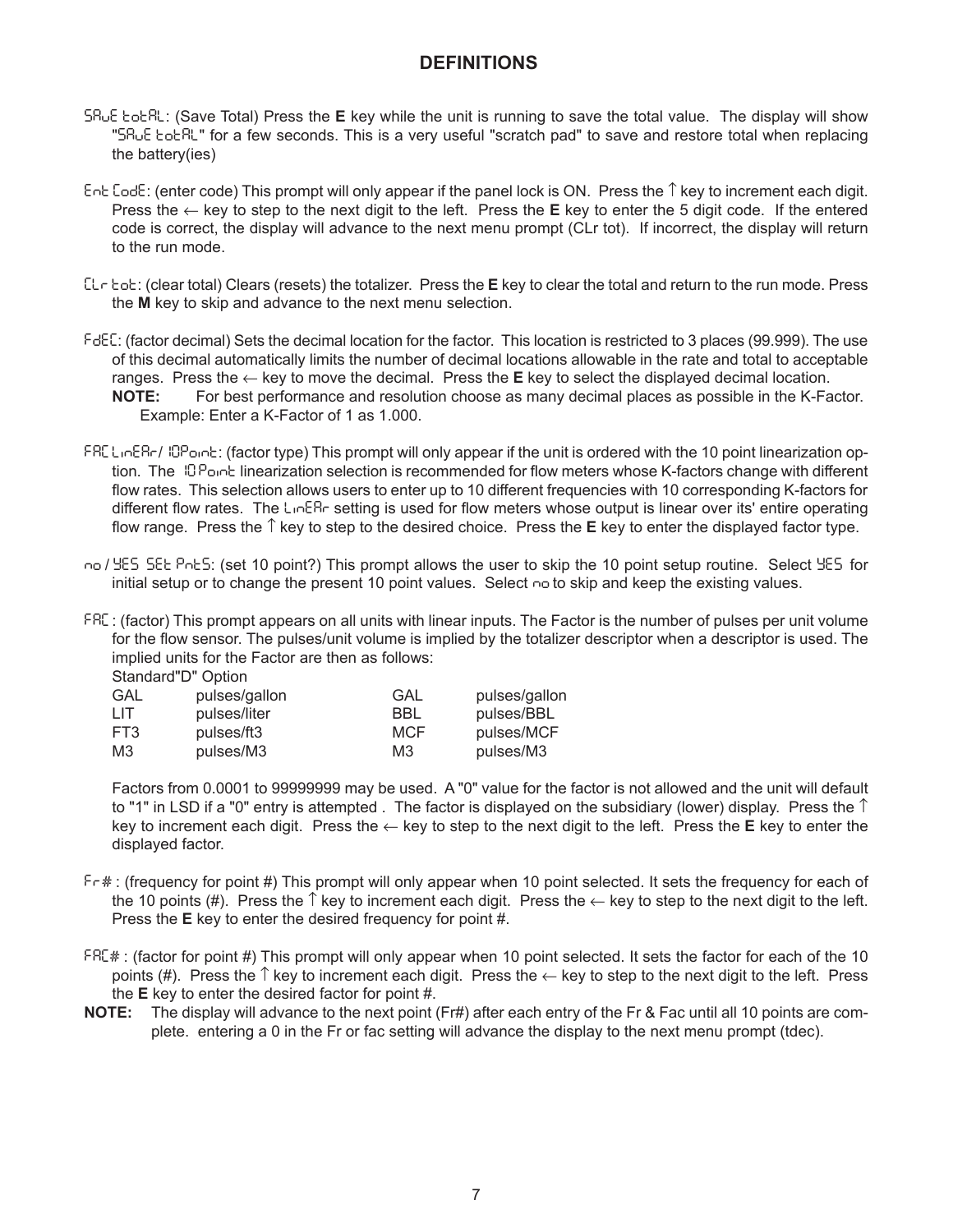## **DEFINITIONS**

(continued)

- tdeC: (totalizer decimal) Sets the decimal location for the totalizer. The totalizer decimal is not a dummy decimal and will scale the totalizer display accordingly. (i.e. if the tdec is set in the tenths position (1234567.8), 100 will be displayed as 100.0). The location of the decimal point allows for greater resolution of both the totalizer display and the pulse output. The pulse output advances at a rate dependent on the least significant digit of the totalizer. The totalizer decimal location is restricted to a maximum of 4 places (1234.5678). However, the number of totalizer decimal locations allowable is reduced with each decimal place added to the factor decimal. Press the  $\leftarrow$  key to move the decimal. Press the **E** key to enter the displayed decimal location.
	- **Note:** The selection of the factor decimal point limits the available selections for the number of decimal points available for the totalizer. This is automatic. Enter your selection of the Factor's decimal point before entering the totalizer decimal point to assure the proper selection of the totalizer decimal point has been made.
- tot desC: (totalizer descriptor) This allows you to illuminate one of the available descriptors on the display (STD: GAL, LIT, FT3, M3 or "blank"; "D" option: GAL, BBL, MCF, M3, "blank"). Press the  $\uparrow$  key to select the descriptor. Press the **E** key to enter the selected descriptor.
- r SCRLE: (ratemeter scaling) Sets the timebase for the rate readout. Choose rate per hour (Hr5), minutes (nnin) or seconds (seC). (Days will appear on units ordered with the "D" (rate per day) option.) The scale setting is shown on the main (upper) display. Press the ↑ key to step to the desired choice. Press the **E** key to enter the displayed scale setting.

**Note:** A rate descriptor corresponding to the above choice will be illuminated on the display.

- r deCloC: (ratemeter decimal location) Sets the decimal location for the ratemeter information. The ratemeter decimal is not a dummy decimal and will scale the rate display accordingly. (i.e. if the r decloc is set in the tenths position (123.4), 100 will be displayed as 100.0). The ratemeter decimal location is restricted to a maximum of 4 places (.1234). However, the number of ratemeter decimal locations allowable is reduced with each decimal place added to the factor decimal. Press the ← key to move the decimal. Press the **E** key to enter the displayed decimal location.
	- **Note:** The flow rate indicator will flash "99999" if the computed flow rate exceeds the 99999 display capability of the indicator. Choose a new decimal point location to avoid this.
- nor # NORMALIZING FACTOR Normalizes (averages or dampens) the flow rate data being received. Enter a value from 0 to 9. Higher settings provide more normalizing (averaging) for a more stable display. Derived from the equation:

(Old Data x "NOR" + New Data) ("NOR" + 1)

- delay: (delay) Sets the amount of time (0.1 to 99.9 seconds) that the unit will "look" for valid input data. If pulses are not detected within this "window", the rate will display 0. The display will update once every second as long as the unit receives valid data within a second. Some internal mathematics may delay this update. Press the ↑ key to increment each digit. Press the ← key to step to the next digit to the left. Press the **E** key to enter the displayed delay value.
- out Lo: (out low) Sets the low setting for the 4-20 mA analog output. Key in the low rate value at which the unit will output 4mA. Press the  $\uparrow$  key to increment each digit. Press the  $\leftarrow$  key to step to the next digit to the left. Press the **E** key to enter the displayed out lo value.
- out H<sub>i</sub>: (out high) Sets the high setting for the 4-20 mA analog output. Key in the high rate value at which the unit will output 20 mA. Press the  $\uparrow$  key to increment each digit. Press the  $\leftarrow$  key to step to the next digit to the left. Press the **E** key to enter the displayed out hi value.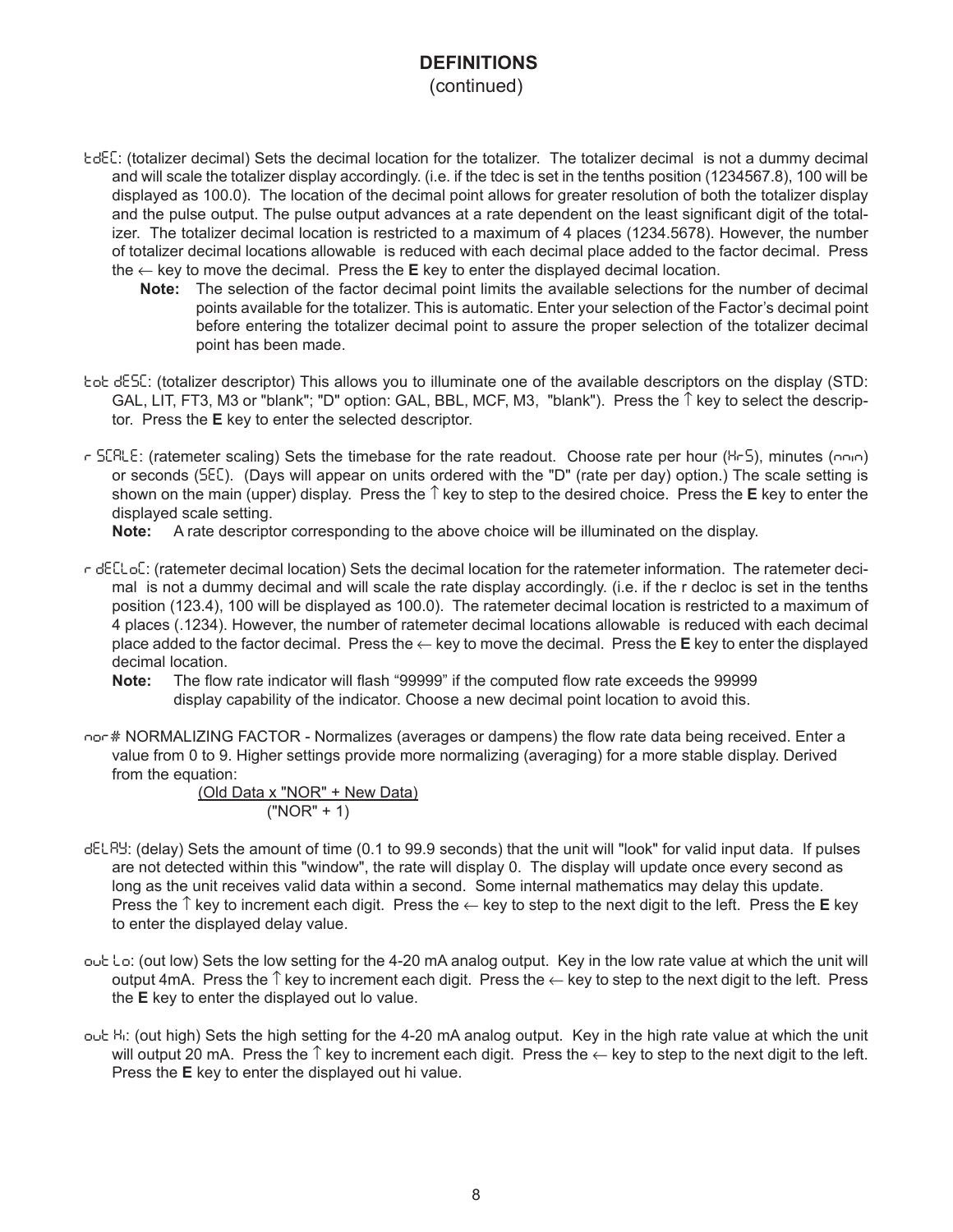## **DEFINITIONS**

## (continued)

Pul SERLE: (pulse out scaling) This allows the unit to output a pulse for each least significant total count divided by the selected divider. The pulse out can be divided by 1 (d 1), 10 (d  $10$ ), 100 (d  $100$ ), or turned off (oFF). With the divider set at 1, the unit will give a pulse out for every increment of the LSD displayed. **Note:** For maximum battery life, turn the pulse output off when pulse output is not used.

Selecting the proper pulse output divider may be needed so that the pulse output does not exceed the maximum rate of the pulse output. If the pulse output pulses too quickly a flashing display will result. Pressing the "M" key will result in a display of an error message "E PULSE". Press the "E" key to return to the run mode.

- P uuideh: (pulse width) Sets the pulse width of the pulse output. Selections are: 0.5 (1Hz), 0.25 (2Hz),0.125 (4Hz) or  $0.0625$  (8Hz). This menu item is skipped if  $P_U L$  SERLE is turned off.
- AddrESS: (address) Sets the address of the device from 1 to 247 for Modbus network.
- bAudrAtE: (baud rate) Sets the baud rate for the serial communication.
- PRrity: (parity) Sets the parity for the serial communication.
- StoPbitS: (stop bits) Sets the number of stop bits for the serial communication. This menu item is skipped if Parity is nonE.
- trAnSdly: (transmission delay) A delay can be added between the time the BatRT receives a request and when it responds to it (Note: RS485 option)
- dAtE: (date) Sets the date for the real time clock. The format is MMDDYYYY.
- timE: (time) Sets the time for the real time clock. The format is HHMM . **NOTE:** Pressing **E** key will set the time to the displayed value with 00 seconds. Press **M** key to keep the existing running time value.
- $LoB$   $E:$  (log time) Sets the time of day that the data logger will record the total.
- ViEuuLog: (view log) Prompts user to view data logger. Select YES to view or NO to skip. When YES is selected for  $mE$ uuLog. The display will show the date of the last log in month and day format MMDD. Use the "E" or "M" keys to view previous logs.
- Log CL<sub>r</sub>: (log clear) Prompts user to clear the data logger. Select YES if you want to clear else select no.
- LoC Code: (lock code) Sets the 5 digit lock code to be entered when the unit prompts Ent Code. This allows the user to gain access to the menu when the unit is locked. Press the  $\hat{\uparrow}$  key to increment each digit. Press the  $\leftarrow$  key to step to the next digit to the left. Press the **E** key to enter the displayed code. **Record this number for later use! LOCK CODE: \_\_\_\_\_\_\_\_\_\_\_\_\_\_\_\_\_\_\_\_**
- loC UnIt: (lock unit) Sets the panel lock ON or OFF. Press the ↑ key to select On or OFF. Press the **E** key to enter the displayed selection.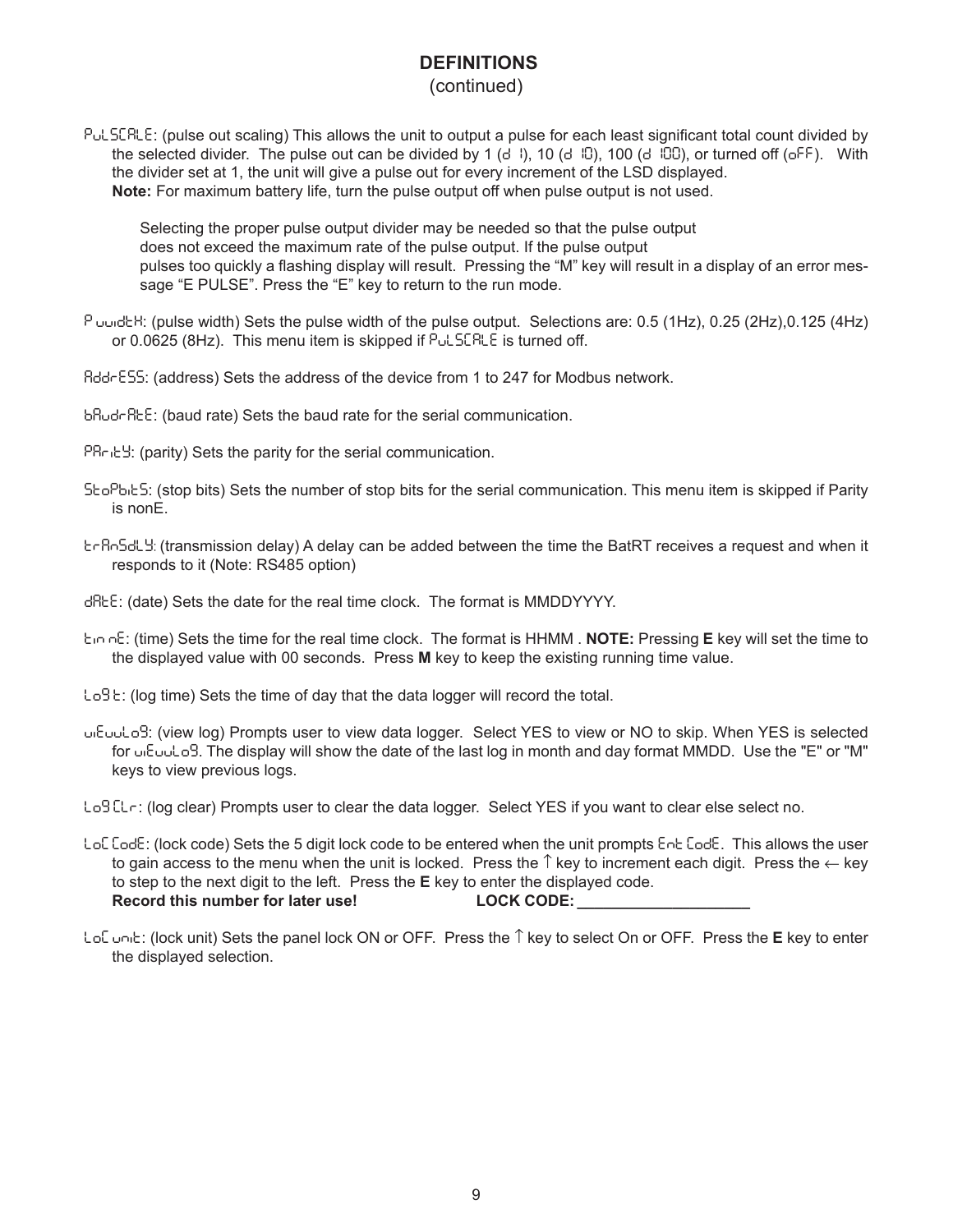## **PROGRAMMING FLOWCHART**



Press the **M** key to enter the programming menu.

- If the panel lock is on, you must enter the 4 digit lock code to gain access to the menu.
- Press the  $\uparrow$  key to increment each individual digit of the code.
- Press the  $\leftarrow$  key to advance to the next digit.
- Press the **E** key to enter the displayed code.
- If the code is correct, display advances to "[Le bob], if not, display returns to run mode
- Press the **E** key to clear the totalizer and return to the programming menu.
- Press the **M** key to skip and go to next menu item.

Press the  $\triangleleft$  key to step the factor decimal to the desired location. Press the **E** key to enter the displayed decimal location. Press the **M key** to skip and keep the existing location

**NOTE:** For best performance and resolution choose as many decimal places as

possible in the K-Factor.Example: Enter a K-Factor of 1 as 1.000.

- Press the  $\uparrow$  key to choose factor type ( $10P$ oint or Line Re). Press the **E** key to enter the displayed factor type.
- Press the **M** key to skip and keep the existing factor type.
- The FRC prompt will only appear if  $L_1 \cap ER$  is selected or if the unit was ordered without the 10 point linearization option.
- Press the  $\uparrow$  key to increment each individual digit of the factor.

Press the  $\leftarrow$  key to advance to the next digit.

Press the **E** key to enter the displayed factor.

Press the **M** key to skip and keep the existing factor.

The SEE PoES prompt will only appear if 10Point is selected. This allows users to bypass the 10 point set up and keep the existing values.

Press the  $\uparrow$  key to choose YES or NO.

Press the **E** key to enter the displayed selection.

Press the **M** key to skip (same as selecting NO).

Press the  $\uparrow$  key to increment each individual digit of the frequency for point #.

Press the  $\blacktriangleleft$  key to advance to the next digit.

Press the **E** key to enter the displayed frequency.

Press the **M** key to skip and keep the existing frequency.

If 0 is entered, the display will advance to the next prompt (tdec).

**NOTE:** Frequency/factor point pairs must be entered in ascending order of frequency

Press the  $\uparrow$  key to increment each individual digit of the factor for point #. Press the  $\leftarrow$  key to advance to the next digit.

Press the **E** key to enter the displayed factor.

Press the **M** key to skip and keep the existing factor.

If 0 is entered, the display will advance to the next prompt (tdec).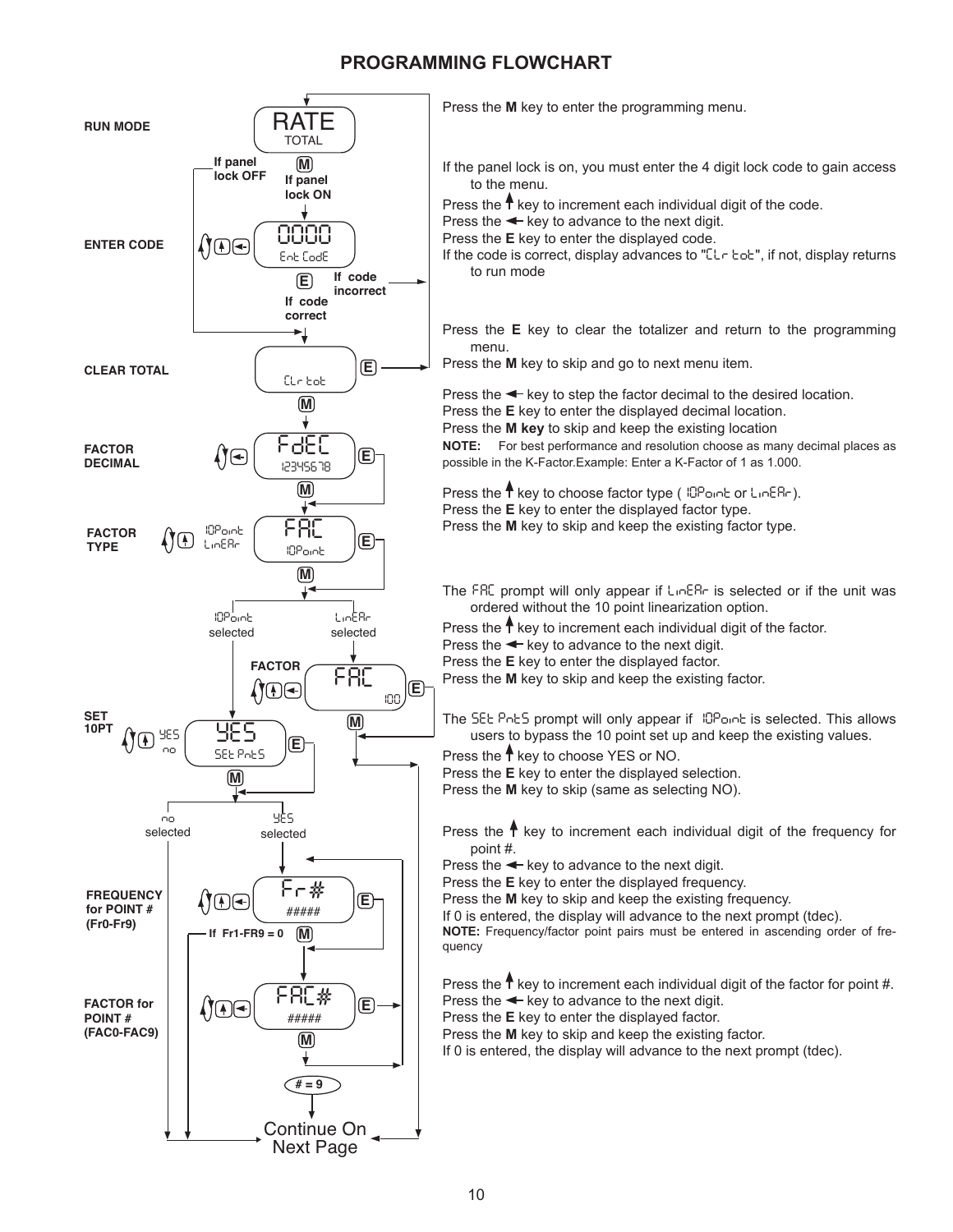## **PROGRAMMING FLOWCHART**

(continued)

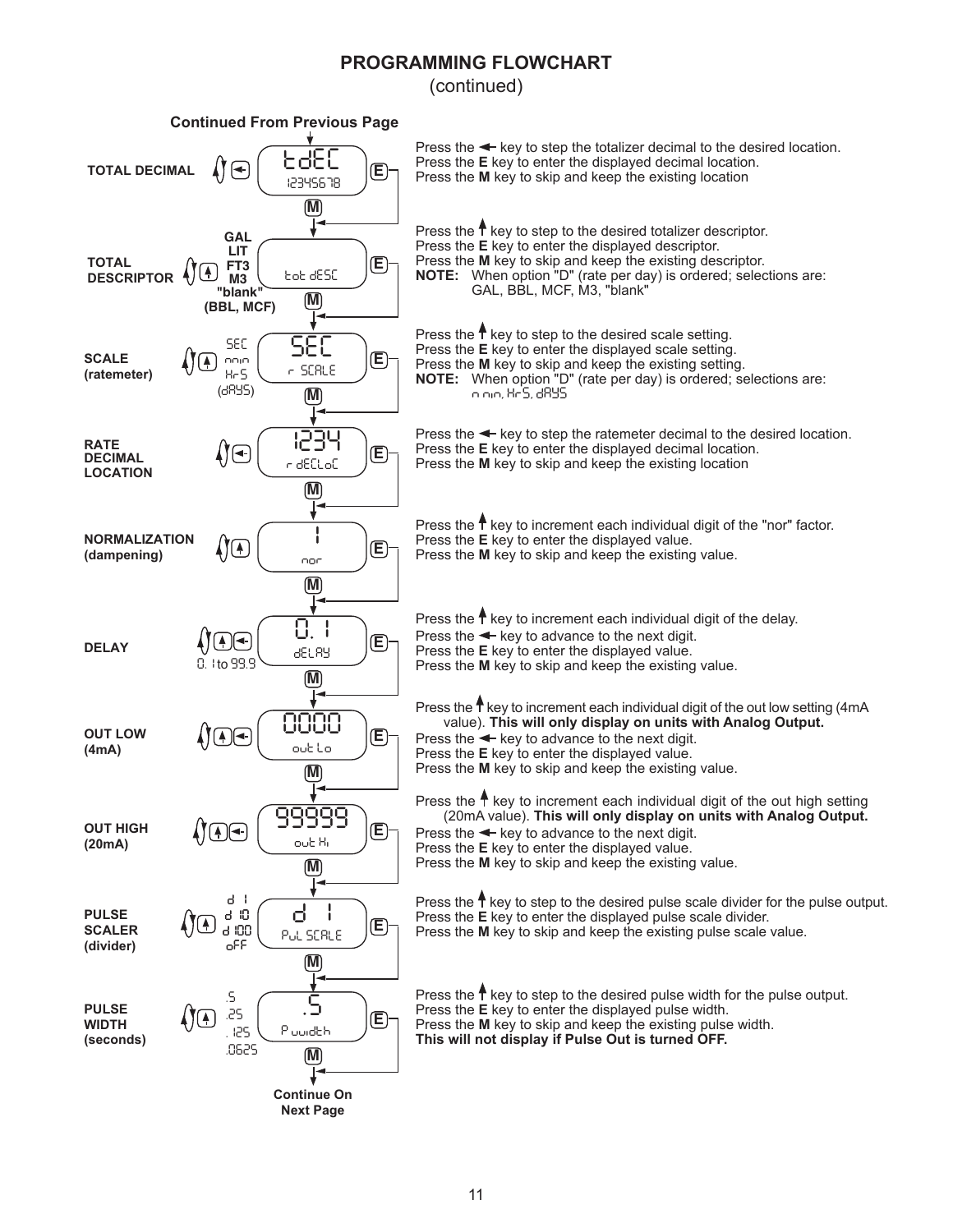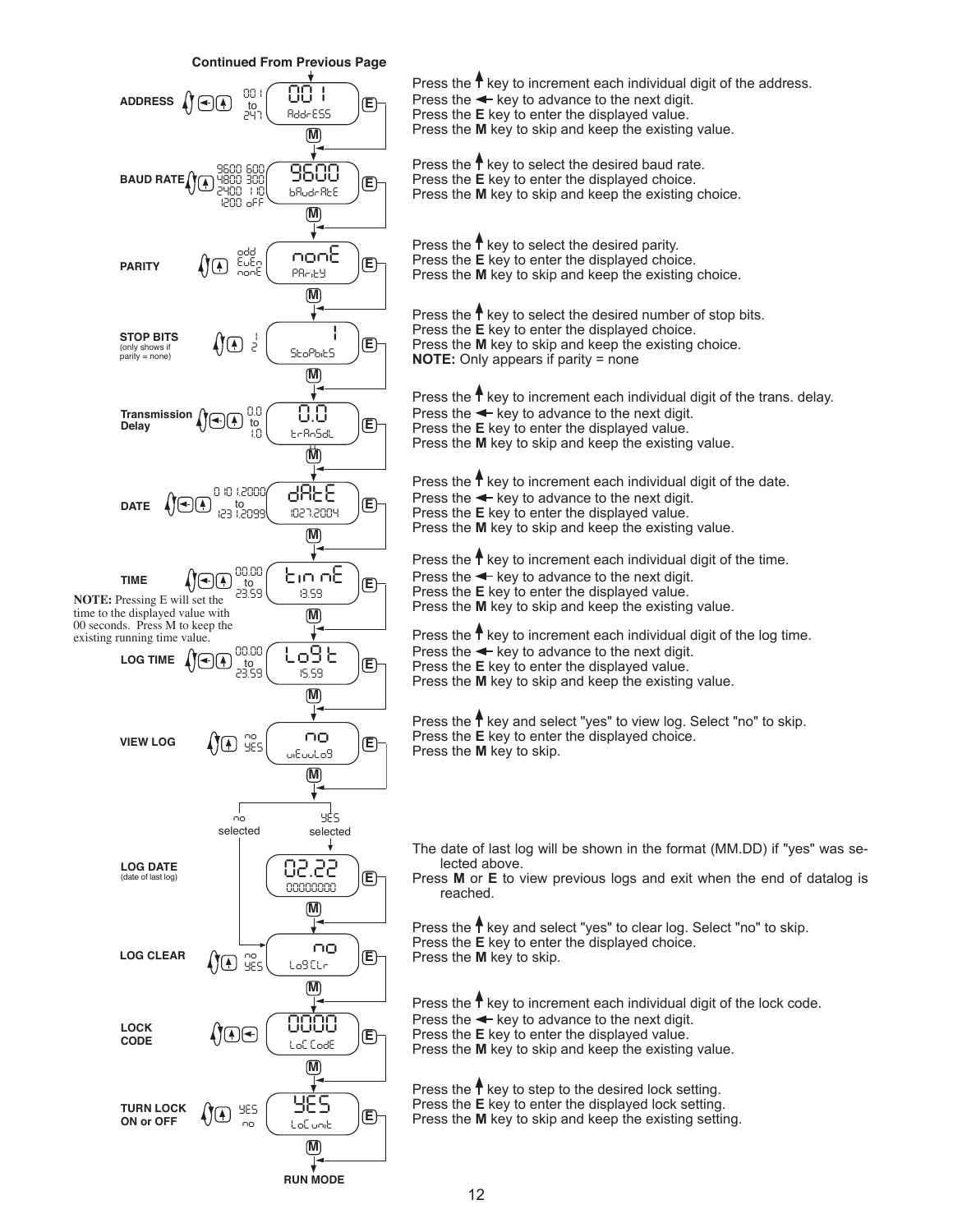## **OPERATION**

A suitable pulse producing device or flow meter is wired to one of the three pulse inputs provided on the BAT R/T-M. Only one of these inputs is used in a given application. There are no connections to the two unused pulse inputs.

Isolated magnetic pickups may be connected to terminals 1 and 2. Isolated contact closures may be connected to terminals 5 and 6. Any high level, DC pulse type may be connected to terminals 9(-) and 10(+).

Power to the unit may be provided by internal batteries, external DC, or the current loop. In all cases, the internal battery will provide for continued operation in the event primary power is lost.

Once properly wired, the operation of the BAT R/T-M is automatic.

The flow totalizer is updated once per second\* with battery power, 8 times per second with DC or loop power. If no input counts are received the unit remains in a low power state to conserve power.

The flow total may be cleared by the front panel switch sequence or by a contact closure on the remote reset terminal to circuit common.

To reset the unit from the front panel, the following key sequence is required:

Press **M** "CLr tot" will be displayed (if the panel lock is on, the display will prompt "Ent Code". Enter the proper code to advance to the  $[\lfloor r \rfloor]$  to prompt) Press **E** To clear the total. Unit will return to operation

The flow rate indicator will measure the flow rate once every second\* with battery power, 8 times per second with DC or loop power and display the flow rate.

If the input pulses are not detected within the delay setting (0.1 to 99.9 seconds), a flow rate of 0 will be indicated.

The analog output will be scaled based on the user selected zero and full scale and the measured flow rate. The analog output is updated at the same time as the rate display.

The pulse output updates at the same rate as the total display in accordance with the instrument setup of pulse scaling.

\* Slow input pulse rates, large delay setting and internal math operations may delay the update rate of information.. A faster update rate occurs when the unit is loop powered or externally powered.

#### **MAINTENANCE**:

The only scheduled maintenance for the BATRT-M is periodic replacement of the battery. See Battery Installation and Replacement for details.

#### **KEYPAD OPERATION**:



1. See also setup mode for description of its operation

2. See also Calibration Section for description of its Operation

**M** is used to (after verification of the password) clear the total & enter the setup menus

> is used to force a Save of the total to flash memory prior to replacement of battery

is used to enable the user to view the datalog of daily total readings by date Press once to be offered "View log?" Press  $\uparrow$  to change "NO" to "YES" Press either **E** or **M** to view up to 27 total readings from previous days until all items in the data log have been read (Note: the unit will return to displaying Rate and Total after 30 seconds automati-Note:<br>Note:<br>Cally if no keys are pressed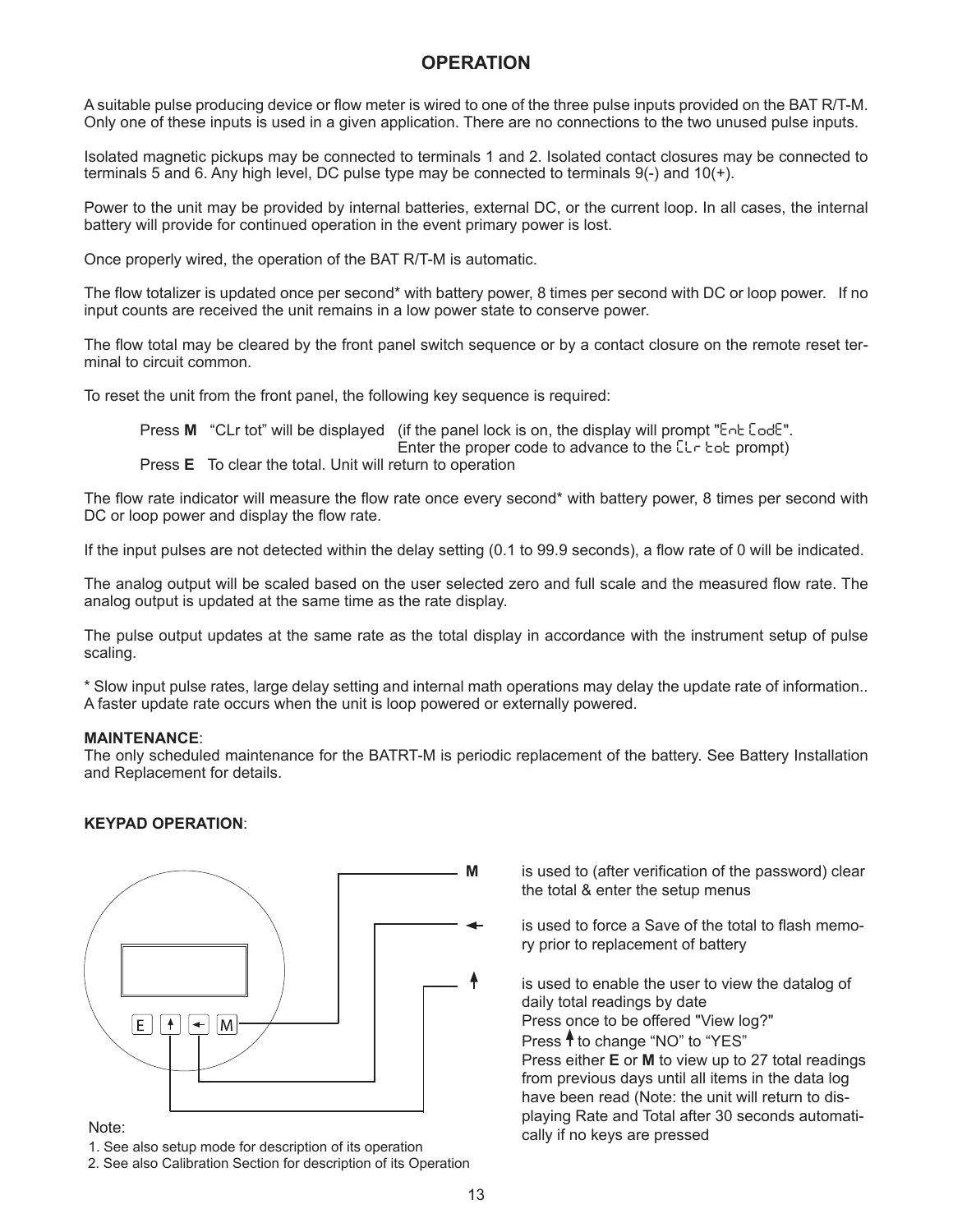## **ERROR MESSAGES**

The BATRT-M is provided with extensive self checking which assists the user in the location of setup entry errors and in reporting malfunctions or unusual operating conditions. When an error occurs, the display will flash. Press any key to see the error message corresponding to the error that has occurred. Press any key again to acknowledge the error. (If the error can be eliminated by a change of setup values, the unit will automatically advance to the MENU so that the appropriate setup changes can be made).

Table - 2 illustrates the warning message, problem, and recommended corrective actions.

Diagnostic Error Messages Table-2

| <b>WARNING MESSAGE</b> | <b>CAUSE</b>                        | <b>CORRECTIVE ACTION</b>                                                                                                                                                                                                                                    |
|------------------------|-------------------------------------|-------------------------------------------------------------------------------------------------------------------------------------------------------------------------------------------------------------------------------------------------------------|
| r REE Er               | Rate Low set<br>higher than Rate Hi | Set Rate Hi greater<br>than Rate Lo                                                                                                                                                                                                                         |
| FRE Enni               | $Factor = 0$                        | Set in correct Factor                                                                                                                                                                                                                                       |
| "BAT" Descriptor       | Low Battery                         | Replace battery(ies)                                                                                                                                                                                                                                        |
| 8 EoEAL                | <b>Total rollover</b>               | None required                                                                                                                                                                                                                                               |
| E AREE                 | Rate exceeds 99999                  | Use lower rate dec point                                                                                                                                                                                                                                    |
| E PULSE                | <b>Pulse out Overflow</b>           | Use different pulse scaler or<br>totalizer decimal point                                                                                                                                                                                                    |
| E FLASH                | Save to flash<br>memory failed      | Write down displayed total and<br>setup values if you are changing<br>the battery. If total wasn't saved,<br>it will display an arbitrary total<br>when new battery is installed. In<br>this case, reset the total to 0 and<br>check the setup information. |

## **ANALOG OUTPUT CALIBRATION**

**CAUTION:** Performing the analog output calibration will erase all programming values. Please record all programmed values before beginning the analog output calibration

If the unit is equipped with the analog output option, the 4-20 mA has been accurately set to 4.000 and 20.000 mA by the factory. No calibrationshould be required.

The 4-20 mA output may be verified periodically by installing a digital milliamp meter(DMM) in series with the analog output and simulating a full scale or over range flow rate.

If the output is out of calibration, perform the following:

Remove power and/or disconnect battery(ies). Hold down the  $\bigwedge$  (scroll) key and replace the battery. This will initiallize the unit and advance to the analog output calibration mode. Connect a DMM set to read current in series with a power supply (8.5 to 30 volts DC) to  $\text{TB12}$  (+) and TB11 (-). The output should read 4.000 ma ( $\pm$  0.005). If it does not, Adjust the numbers on the display up or down until the output reads 4.000 ma (± 0.005). Press the "E" key. The DMM should now read 20.000 ma (± 0.005). If it does not, Adjust the numbers on the display up or down until the output reads 20.000 ma (± 0.005). Press "E" and the unit will return to the "RUN" mode.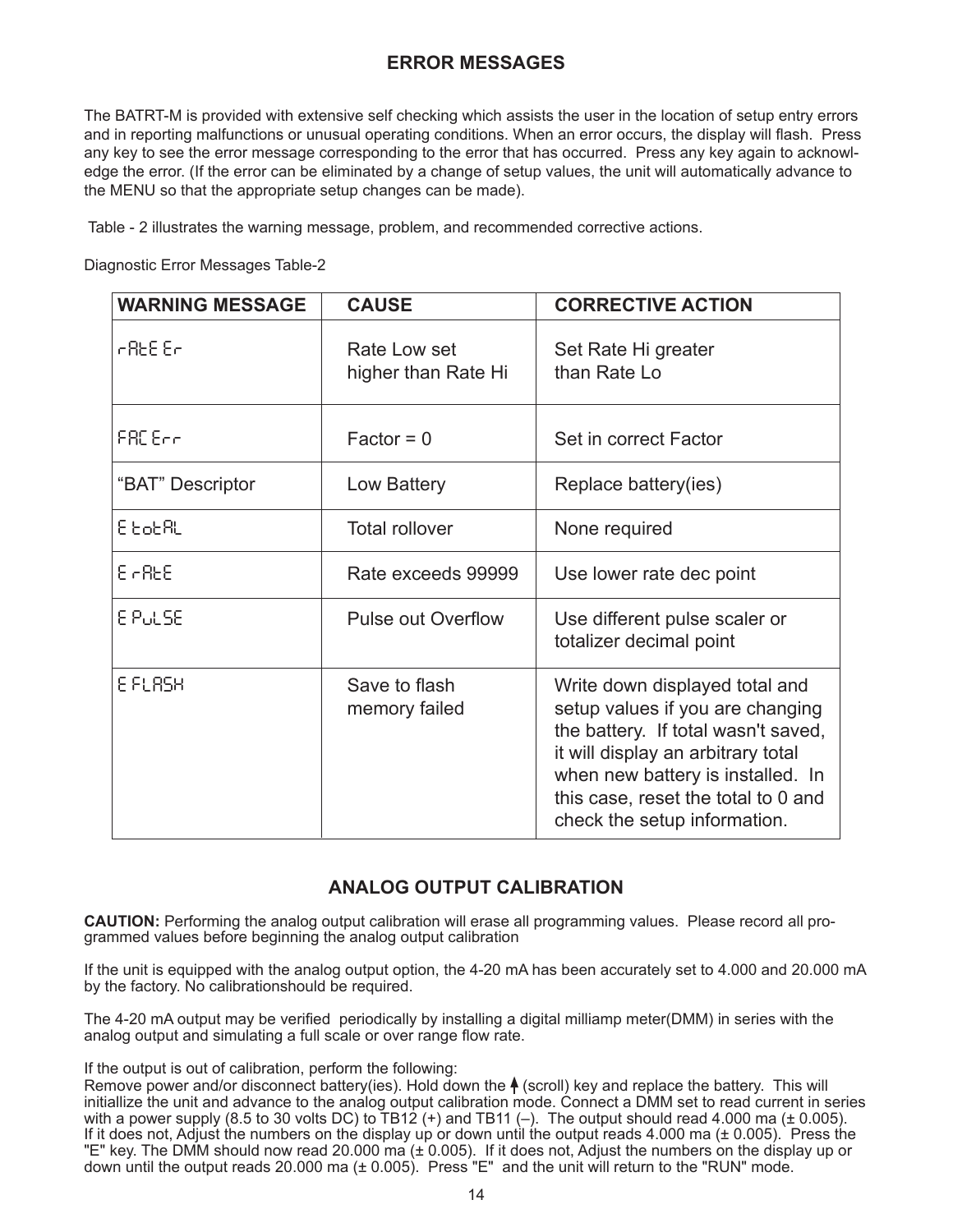| <u>Decoding Part Number</u>                                                                            |  |
|--------------------------------------------------------------------------------------------------------|--|
| <b>EXAMPLE:</b><br><b>BATRTM 3</b><br>4 ET                                                             |  |
| Series:                                                                                                |  |
| <b>Mounting:</b>                                                                                       |  |
| $+ 0 = OEM$                                                                                            |  |
| $+ 1$ = Panel Mount                                                                                    |  |
| 2 = NEMA 4X Box (Keypad behind clear cover)                                                            |  |
| 3 = Explosion Proof Housing                                                                            |  |
| 3NE = Explosion Proof Housing, White                                                                   |  |
| <b>Includes Third Conduit Entry</b>                                                                    |  |
| 3SS = Stainless Steel Ex-Proof Housing (consult factory)                                               |  |
| 5 = NEMA 4X Box (Keypad outside opaque cover)                                                          |  |
| 6 = Double Ended Explosion Proof Housing                                                               |  |
| <b>Power Supply:</b>                                                                                   |  |
| $+$ A = Battery (2 supplied)                                                                           |  |
| $B$ = External Power Supply (8.5 to 30 VDC)                                                            |  |
| $C =$ Loop Powered with 4-20 mA Output                                                                 |  |
| $AC = Loop Powered with 4-20 mA Output$                                                                |  |
| and 2 Batteries<br><b>Options</b> (Multiple Options Available) -                                       |  |
| S1 = Serial Setup Software for use with BSAC1                                                          |  |
| S2 = RS485/Modbus/Data Logger - Isolated                                                               |  |
| (power options B. C only)                                                                              |  |
| 4 = 20 Point Linearization (10 point with S2 option)                                                   |  |
| D = Rate per Day, Hour or Minute<br>ET = Extended Temp.: -22°F to 158°F (-30°C to 70°C)                |  |
| CE = CE Approved Version (LVD & EMC only)                                                              |  |
| CSA = CSA Approved Version (explosion proof)                                                           |  |
| IS** = UL Listed IS (consult factory)<br>ATEXCASE** = European Flame Proof                             |  |
| ATEX Case (consult factory)                                                                            |  |
| TRX = NEMA7 Explosion Proof Reset Switch                                                               |  |
| on Third Conduit Entry (mounting style 3 only)<br><b>External Magnetic Reset</b><br>RN =               |  |
| $T =$<br>Third Conduit Entry in Ex-Proof Housing                                                       |  |
| (mounting style 3 only, Third Conduit Entry is Standard on                                             |  |
| 3NE & 3SS model and does not need to be specified)                                                     |  |
| H2 = 0.875" Hole for mounting styles 2 and 5<br>HF2 = 0.5" Female NPT Hub fitting (mount styles 2 & 5) |  |
| H3 = 1.125" Hole for mounting styles 2 and 5                                                           |  |
| HF3 = $0.75$ " Female NPT Hub fitting (mount styles 2 & 5)                                             |  |
| <b>Special Battery Options</b>                                                                         |  |
| $NB = No$ Battery                                                                                      |  |
| $AB =$ Supplied with A size batteries<br><b>Accessories:</b>                                           |  |
| BATPACK= External Batt. Pack with                                                                      |  |
| 2 C Size Batteries & 12" leads                                                                         |  |
| Single Battery: Tadiran P/N TL2200/S<br>BATC =                                                         |  |
| 3.6V 7200mAh or equal<br>115-24 = 115 VAC to 24 VDC power supply                                       |  |
| BSAC1 = RS232 Serial Adapter Cable                                                                     |  |
| with setup software                                                                                    |  |
| $TFMMK-1 =$<br>Turbine Flowmeter Mounting Kit                                                          |  |
| for flow meters with a 1" Male NPT riser<br>TFMMK-3/4 = Turbine Flowmeter Mounting Kit                 |  |
| for flow meters with a 3/4" Male NPT riser                                                             |  |
| CA-TFM-2-18FL = 18" Long Turbine Flowmeter                                                             |  |
| Cable Assembly                                                                                         |  |

† External battery pack supplied with models BATRTM0A & BATRTM1A

\*\* Contact factory for latest information

#### **RoHS Compliant planned**

## **WARRANTY**

This product (excluding batteries) is warranted against defects in materials and workmanship for a period of two (2) years from the date of shipment to Buyer.

The Warranty is limited to repair or replacement of the defective unit at the option of the manufacturer. This warranty is void if the product has been altered, misused, dismantled, or otherwise abused.

ALL OTHER WARRANTIES, EXPRESSED OR IM-PLIED, ARE EXCLUDED, INCLUDING BUT NOT LIMITED TO THE IMPLIED WARRANTIES OF MERCHANTABILITY AND FITNESS FOR A PAR-TICULAR PURPOSE.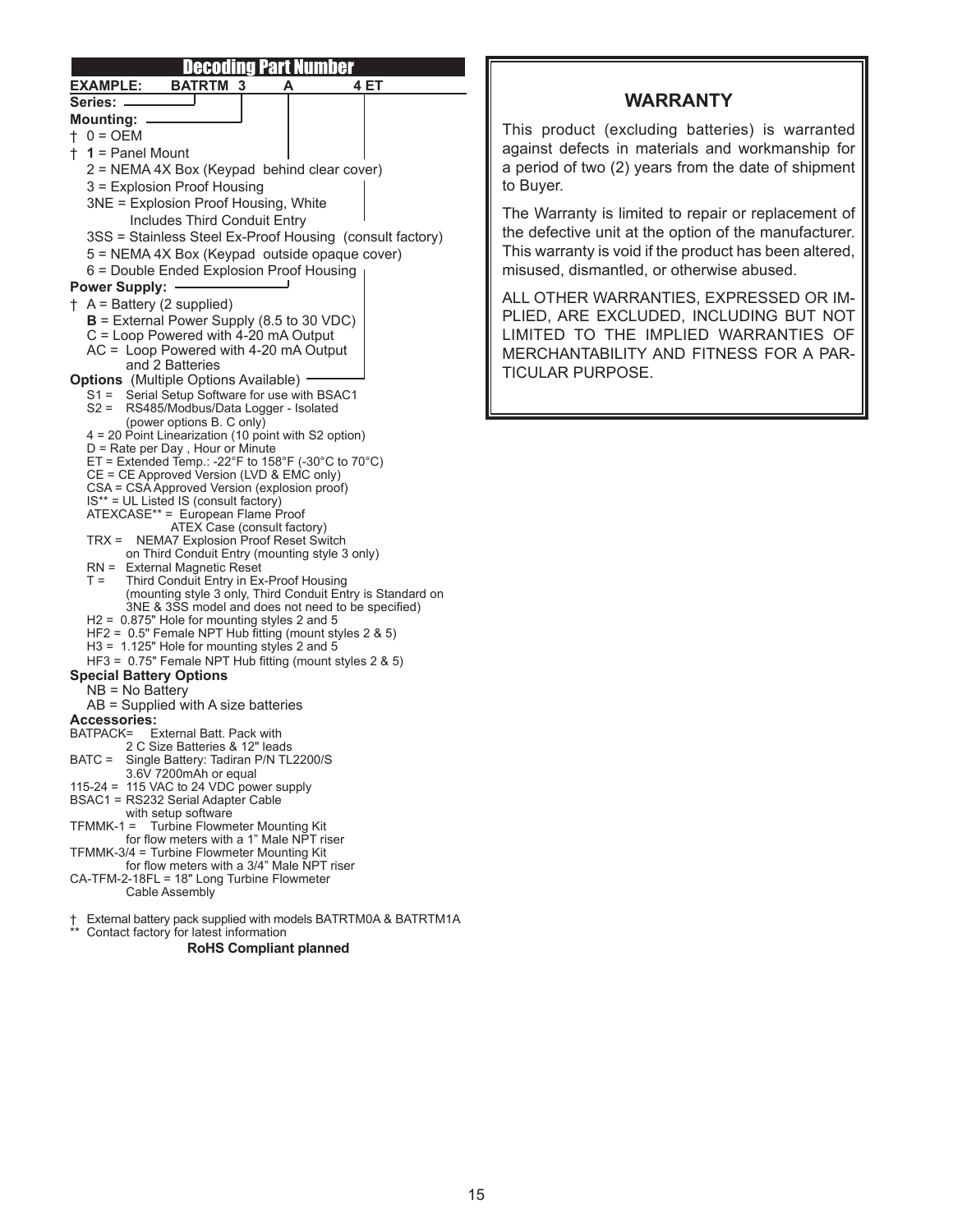## **Appendix A: Modbus RTU Protocol**

When the BATRT-Millennium is equipped with the Modbus option, the protocol it uses is the Modbus RTU protocol. This protocol defines a message structure that hosts and clients will recognize and use on the Modbus network over which they communicate. It describes the process a master device (PC compatible) uses to request access to another device (BATRT-Millennium), how it will respond to requests from the other devices, and how errors will be detected and reported. It establishes a common format for the layout and contents of message fields. During communications on a Modbus RTU network, the protocol determines how each BATRT-Millennium will know its device address, recognize a message addressed to it, determine the kind of action to be taken, and extract any data or other information contained in the message. If a reply is required, the BATRT-Millennium will construct the reply message and send it using Modbus RTU protocol.

#### **RTU Mode**

The BATRT-Millennium with Modbus communications option supports the Modbus RTU (Remote Terminal Unit) mode only. The Modbus ASCII mode is not supported. The main advantage of the RTU mode is that its greater character density allows better data throughput than ASCII for the same baud rate. The Modbus RTU uses a Master-Slave Query-Response Cycle in which the BATRT-Millennium is the slave device.

### **Control Functions**

The BATRT-Millennium with Modbus communications option supports the following function codes:

| <b>CODE</b> | <b>NAME</b>                      | <b>DESCRIPTION</b>                                                            |
|-------------|----------------------------------|-------------------------------------------------------------------------------|
| 01          | <b>Read Coil Status</b>          | Reads the status of a coil (ON or OFF)                                        |
| 03          | <b>Read Holding Registers</b>    | Reads the value in a holding register                                         |
| 05          | Force Single Coil                | Forces a single coil (0x reference) to either ON or OFF                       |
| 06          | <b>Preset Single Register</b>    | Presets a value into a single holding register (4x reference)                 |
| 15          | <b>Force Multiple Coil</b>       | Forces each coil (0x reference) in a sequence of coils to either ON or<br>OFF |
| 16          | <b>Preset Multiple Registers</b> | Presets values into a sequence of holding registers (4x reference)            |

#### **BATRT-Millennium Communication Setup Menu**

The setup menu allows Modbus RTU Protocol communications parameters of: Device ID, Baud Rate, and Parity to be selected to match the parameters of your Modbus network. Each BATRT-Millennium must have it's own Device ID and the same Baud Rate and Parity setting.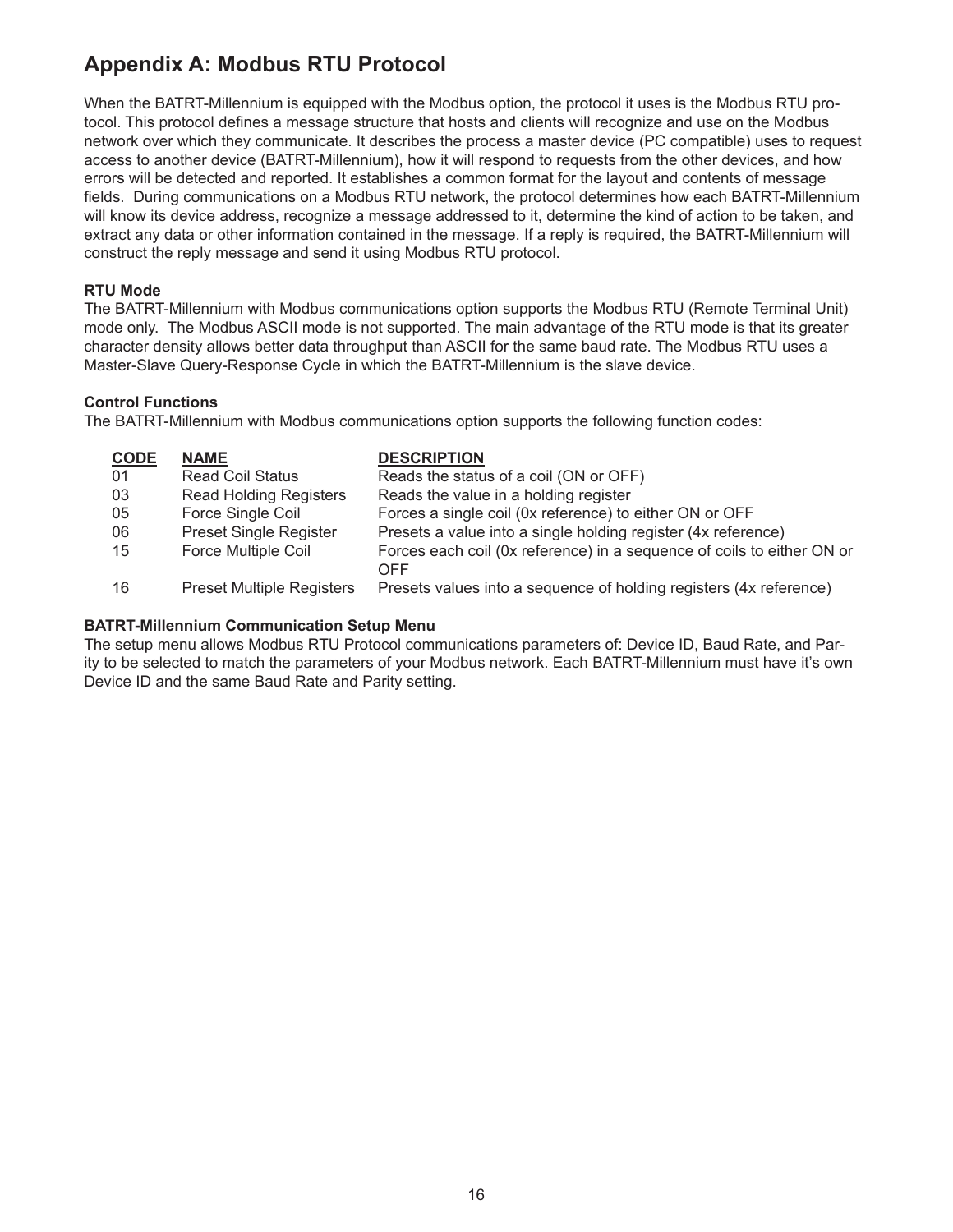## **Register & Coil Usage**

## *Register Usage* (each register is 2 bytes)

| <u>Data</u>        | <b>Register</b>   | Data Type | <u>Access</u> |
|--------------------|-------------------|-----------|---------------|
| <b>Volume Flow</b> | Reg 40001 & 40002 | Float     | Read          |
| Total              | Reg 40003 & 40004 | Float     | Read          |
| Linear K-Factor    | Reg 40005 & 40006 | Float     | Read/Write    |
| Frequency#0        | Reg 40007 & 40008 | Float     | Read/Write    |
| Factor#0           | Reg 40009 & 40010 | Float     | Read/Write    |
| Frequency#1        | Reg 40011 & 40012 | Float     | Read/Write    |
| Factor#1           | Reg 40013 & 40014 | Float     | Read/Write    |
| Frequency#2        | Reg 40015 & 40016 | Float     | Read/Write    |
| Factor#2           | Reg 40017 & 40018 | Float     | Read/Write    |
| Frequency#3        | Reg 40019 & 40020 | Float     | Read/Write    |
| Factor#3           | Reg 40021 & 40022 | Float     | Read/Write    |
| Frequency#4        | Reg 40023 & 40024 | Float     | Read/Write    |
| Factor#4           | Reg 40025 & 40026 | Float     | Read/Write    |
| Frequency#5        | Reg 40027 & 40028 | Float     | Read/Write    |
| Factor#5           | Reg 40029 & 40030 | Float     | Read/Write    |
| Frequency#6        | Reg 40031 & 40032 | Float     | Read/Write    |
| Factor#6           | Reg 40033 & 40034 | Float     | Read/Write    |
| Frequency#7        | Reg 40035 & 40036 | Float     | Read/Write    |
| Factor#7           | Reg 40037 & 40038 | Float     | Read/Write    |
| Frequency#8        | Reg 40039 & 40040 | Float     | Read/Write    |
| Factor#8           | Reg 40041 & 40042 | Float     | Read/Write    |
| Frequency#9        | Reg 40043 & 40044 | Float     | Read/Write    |
| Factor#9           | Reg 40045 & 40046 | Float     | Read/Write    |
| Rate Delay         | Reg 40047 & 40048 | Float     | Read/Write    |
| Analog Out Low     | Reg 40049 & 40050 | Float     | Read/Write    |
| Analog Out High    | Reg 40051 & 40052 | Float     | Read/Write    |
| Flow Total Log #0  | Reg 40053 & 40054 | Float     | Read/Write    |
| Flow Total Log #1  | Reg 40055 & 40056 | Float     | Read/Write    |
| Flow Total Log #2  | Reg 40057 & 40058 | Float     | Read/Write    |
| Flow Total Log #3  | Reg 40059 & 40060 | Float     | Read/Write    |
| Flow Total Log #4  | Reg 40061 & 40062 | Float     | Read/Write    |
| Flow Total Log #5  | Reg 40063 & 40064 | Float     | Read/Write    |
| Flow Total Log #6  | Reg 40065 & 40066 | Float     | Read/Write    |
| Flow Total Log #7  | Reg 40067 & 40068 | Float     | Read/Write    |
| Flow Total Log #8  | Reg 40069 & 40070 | Float     | Read/Write    |
| Flow Total Log #9  | Reg 40071 & 40072 | Float     | Read/Write    |
| Flow Total Log #10 | Reg 40073 & 40074 | Float     | Read/Write    |
| Flow Total Log #11 | Reg 40075 & 40076 | Float     | Read/Write    |
| Flow Total Log #12 | Reg 40077 & 40078 | Float     | Read/Write    |
| Flow Total Log #13 | Reg 40079 & 40080 | Float     | Read/Write    |
| Flow Total Log #14 | Reg 40081 & 40082 | Float     | Read/Write    |
| Flow Total Log #15 | Reg 40083 & 40084 | Float     | Read/Write    |
| Flow Total Log #16 | Reg 40085 & 40086 | Float     | Read/Write    |
| Flow Total Log #17 | Reg 40087 & 40088 | Float     | Read/Write    |
| Flow Total Log #18 | Reg 40089 & 40090 | Float     | Read/Write    |
| Flow Total Log #19 | Reg 40091 & 40092 | Float     | Read/Write    |
| Flow Total Log #20 | Reg 40093 & 40094 | Float     | Read/Write    |
| Flow Total Log #21 | Reg 40095 & 40096 | Float     | Read/Write    |
| Flow Total Log #22 | Reg 40097 & 40098 | Float     | Read/Write    |
| Flow Total Log #23 | Reg 40099 & 40100 | Float     | Read/Write    |
|                    |                   |           |               |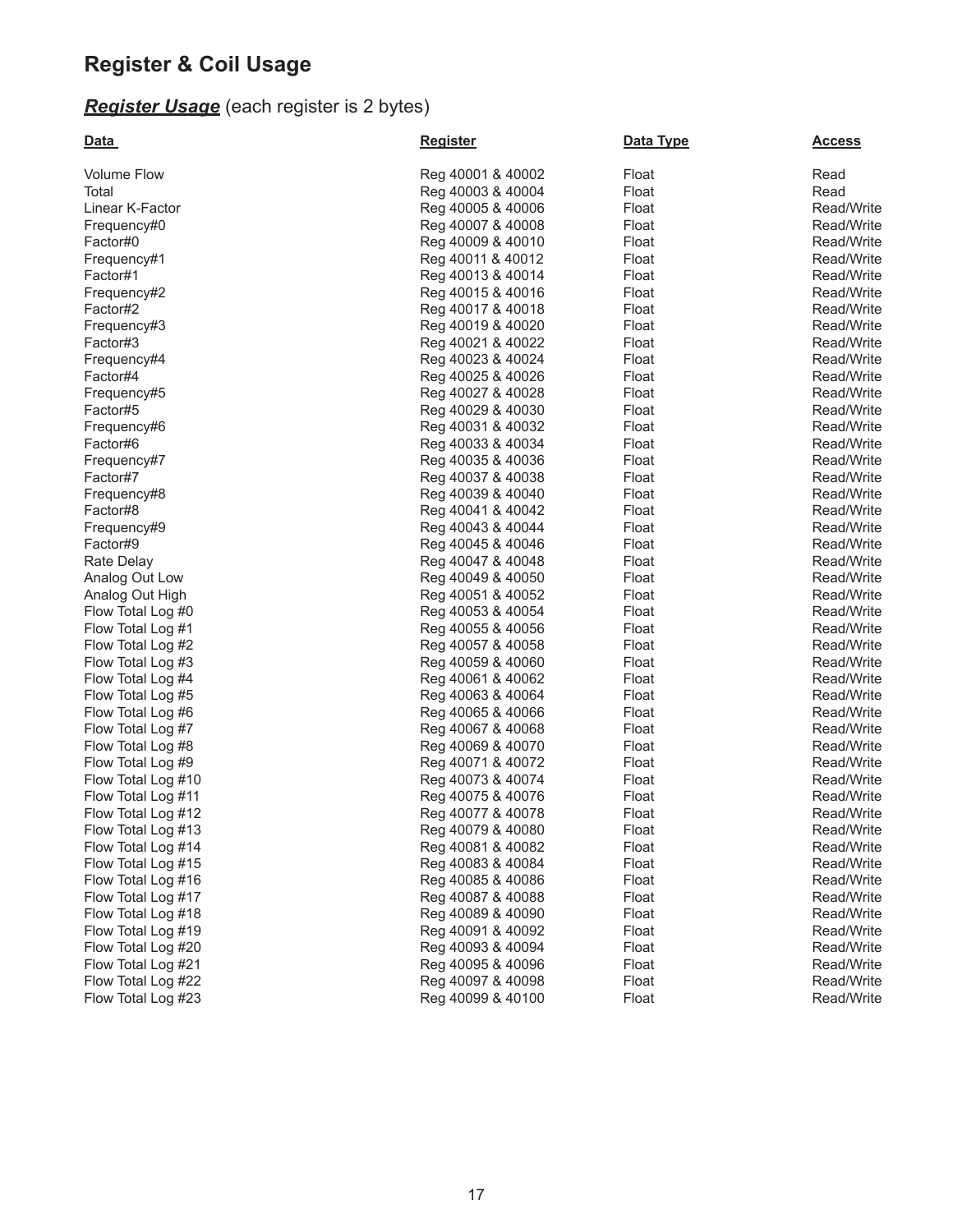## **Register & Coil Usage** (continued)

| Data                                 | <b>Register</b>   | Data Type | <u>Access</u> |
|--------------------------------------|-------------------|-----------|---------------|
| Flow Total Log #24                   | Reg 40101 & 40102 | Float     | Read/Write    |
| Flow Total Log #25                   | Reg 40103 & 40104 | Float     | Read/Write    |
| Flow Total Log #26                   | Reg 40105 & 40106 | Float     | Read/Write    |
| <b>K-Factor Decimal Point</b>        | Reg 40133         | Integer   | Read/Write    |
| K-Factor Algorithm                   | Reg 40134         | Integer   | Read/Write    |
| <b>Total Decimal Point</b>           | Reg 40135         | Integer   | Read/Write    |
| *Total Descriptors                   | Reg 40136         | Integer   | Read/Write    |
| *Rate Time scale                     | Reg 40137         | Integer   | Read/Write    |
| Rate Decimal Point                   | Reg 40138         | Integer   | Read/Write    |
| Rate Normalization                   | Reg 40139         | Integer   | Read/Write    |
| <b>Pulse Scale</b>                   | Reg 40140         | Integer   | Read/Write    |
| Device Address                       | Reg 40141         | Integer   | Read/Write    |
| <b>Baud Rate</b>                     | Reg 40142         | Integer   | Read/Write    |
| Parity                               | Reg 40143         | Integer   | Read/Write    |
| Lock Code                            | Reg 40144 & 40145 | Integer   | Read/Write    |
| Lock Unit                            | Reg 40146         | Integer   | Read/Write    |
| Current Year (YYYY)                  | Reg 40147         | Integer   | Read/Write    |
| Current Month (1-12)                 | Reg 40148         | Integer   | Read/Write    |
| Current Day (1-31)                   | Reg 40149         | Integer   | Read/Write    |
| Current Time Hr (00-23 24 Hr format) | Reg 40150         | Integer   | Read/Write    |
| Current Time Min (00-59)             | Reg 40151         | Integer   | Read/Write    |
| Reading Time HH Hour (00-23)         | Reg 40152         | Integer   | Read/Write    |
| Reading Time MM Minute (00-59)       | Reg 40153         | Integer   | Read/Write    |

**NOTE:** The Float data type follows the IEEE format for a 32 bit float.

## **\* Total Descriptor and Rate Time Scale Descriptor**

| <b>Total Descrptor</b>          | <b>Reg 40136 Value</b> |
|---------------------------------|------------------------|
| GAL                             |                        |
| HТ                              |                        |
| FT <sub>3</sub>                 | 2                      |
| M <sub>3</sub>                  | 3                      |
|                                 |                        |
|                                 |                        |
| <b>Rate Time Base Descrptor</b> | Reg 40137 Value        |
| /SEC                            |                        |
| /MIN                            |                        |
| /HR                             | 2                      |

The above values can be used to set the descriptors through the Modbus protocol.

## *COIL USAGE* (each coil is 1 bit)

| <b>Data</b>              | <b>Coil</b>       | Data Type | <b>Access</b> |
|--------------------------|-------------------|-----------|---------------|
|                          |                   |           |               |
| Error-Rate Overflow      | Coil 00001        | bit       | Read          |
| Error-Pulse out Overflow | Coil 00002        | bit       | Read          |
| Error-Total rollover     | Coil 00003        | bit       | Read          |
| Error-Flash problem      | Coil 00004        | bit       | Read          |
| <b>Total Reset</b>       | Coil 00005        | bit       | Write         |
| <b>Clear Error</b>       | Coil 00006        | bit       | Write         |
| Clear Data Log           | <b>Coil 00007</b> | bit       | Write         |